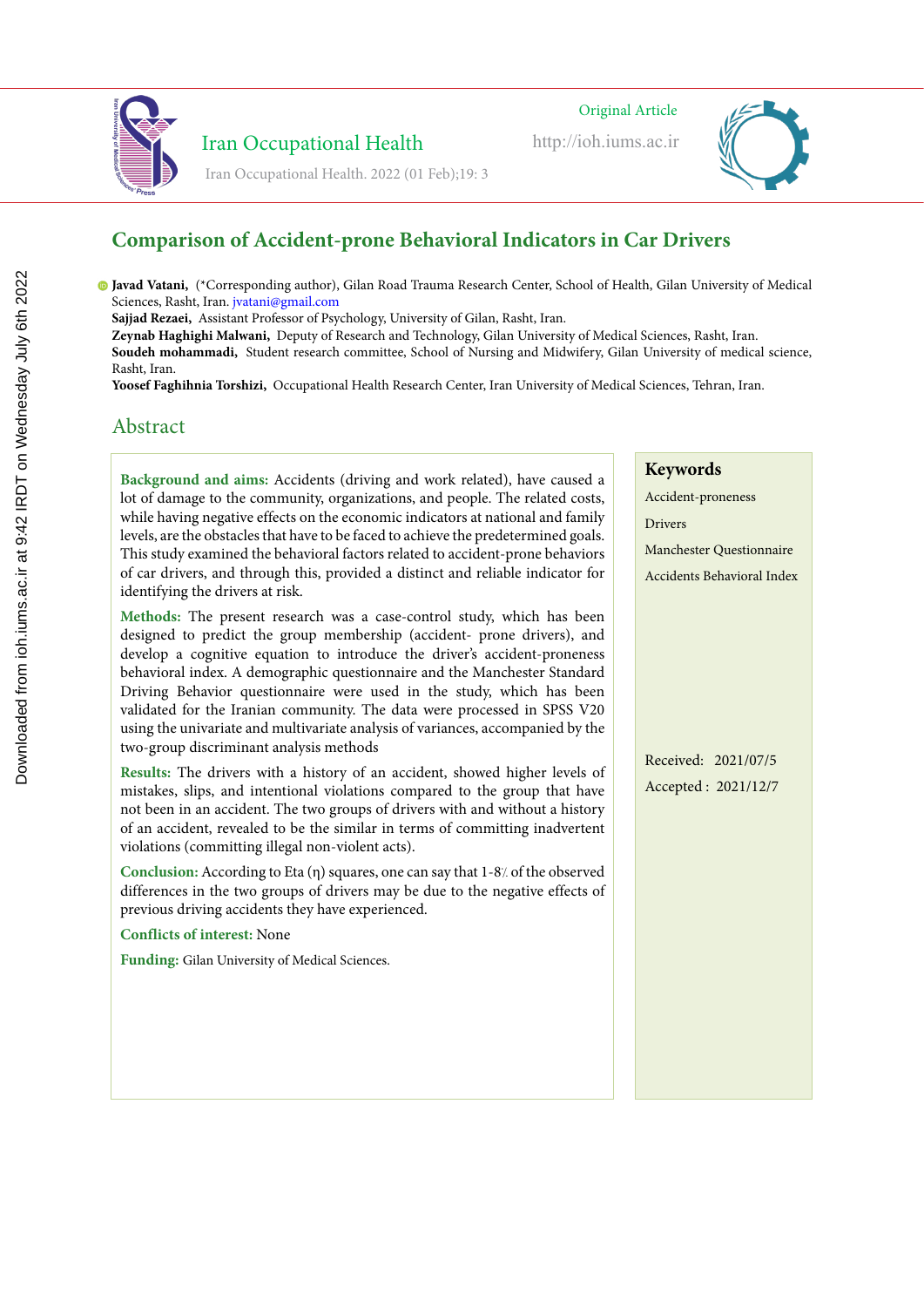#### **INTRODUCTION**

Accidents (driving and occupational) are one of the most important problems in developed and developing countries. The most important cost of these accidents, is the human costs. Accident related deaths (driving and occupational), causes loss of life, years of work, and has many other related costs1) ). Millions of accidents (driving and occupational) occur all around the world every year. Some accidents lead to death and others to temporary or permanent disability2) ). Researches show that professional driving is influenced by unique factors in the workplace, so behavioral scales should reflect the common and unique driving behaviors (3). Accidents in transportation are the biggest cause of death between young people all around the world. Also, in developing countries such as Iran, the death rate is higher, due to accidents in transportation, which leads to 25.8 deaths in a population of 100,000, but in the developed countries, it is 19.9 deaths (4, 5). The European Occupational Safety and Health Administration, estimates that 4.6 million accidents occur in Europe each year, and it results in losing 146 million working hours (6). Accidents mainly happen in the industry and transportation, which are associated with death and permanent disability (7). Monsef and et al. performed a study that shows driving accidents are one of the health problems of Gilan province that is a danger to human health (8). The damages caused by these incidents are so widespread that it is like a road war. The highest number of deaths due to traffic accidents, is associated to the middle-income countries, and the lowest number, to the high-income countries. The negative effects of these deaths on the life expectancy at birth, and on society's economy is inevitable (9). Risky behavior is one of the main causes of these accidents (10). Some behaviors that leads injuries, have been identified, which includes unauthorized overtaking, inadequate speed, failure to comply to the right of way when bypassing, failure to comply with traffic regulations, drinking alcohol and not wearing a helmet (11). Traffic accidents are one of the most important causes of death and disability all around the world. In Iran, accidents as the first health problem, waste more than 1.2 million years of life each year, because of disability or death (12). A study by Seyed Salman Alavi in Iran in 2017, indicated that some mental disorders can affect the prevalence of collisions on the roads. Thus, given to the importance and sensitivity of driving behaviors, the effects of several psychological factors on drivers, need to be evaluated before and after receiving or renewing their driver's license (13). A performed study by Elaheh Khoshnevis et al. in 2017, demonstrated that psychological components can predict the high-risk driving behaviors, and a significant relationship between driving behaviors and the perception of danger while driving was found. Behavioral components such as mistakes (errors) and

intentional violations, also have the greatest impact on the perception of danger while driving (14). A study by Tabibi on the assessment of the level of high-risk driving behaviors, including violations and errors in drug users, drug users on withdrawal, and healthy people, indicated a parabolic correlation between the addicted group, where the relationship between the number of accidents and the relationship between driving errors and the number of fines for common, aggressive and slippery violations, were significant. No significant relationship was found in the healthy people's group. The addicted and people under therapy, play an effective role in attempting high-risk driving behaviors and reducing the traffic safety (15). The results of Karsazi's study in 2017, suggested that the symptoms of Attention Deficit Hyperactivity Disorder (ADHD), and the difficulty in regulating emotions are significantly correlated with high-risk driving behaviors (16). In this study, we aimed to compare the behavioral indicators of accident-proneness of car drivers (as the most widely used vehicles on urban and non-urban roads) with and without a history of accidents in Gilan province.

#### **METHODOLOGY**

This study was carried out as a case–control study aimed at comparing drivers with and without a history of accident. In fact, this research answers the fundamental question of whether there is a difference between the two groups of car drivers, with and without a history of accident in Gilan province, in terms of accident-proneness behavioral indicators.

The statistical population included all the local drivers who have had an accident (with a history of an accident) and who have not had an accident (without a history of an accident), who have been traveling in Gilan province between the summer of 2019 and 2020. In fact, the group of drivers involved in accidents, are those who have crashed at least once in the past two years, and have used their car insurance, or have done a plate replacement (in the local police stations), and the relevant administrative and expert forms (in the insurance company or the traffic police) have been completed by them. This group was selected by the available sampling method. Drivers who were not involved in an accident, are drivers who have not had any accidents during the past two years, and this has been confirmed by the records of their car insurance companies and the traffic police. This group were selected while they referred to insurance companies to extend services or replace their car plate via targeted sampling method. It was necessary to match the demographic characteristics of the two sample groups (with and without a history of an accident) in terms of age, gender, and level of education. The information was obtained by the demographic questionnaire, and the standard Manchester Driving Behavior Questionnaire, which has been credited to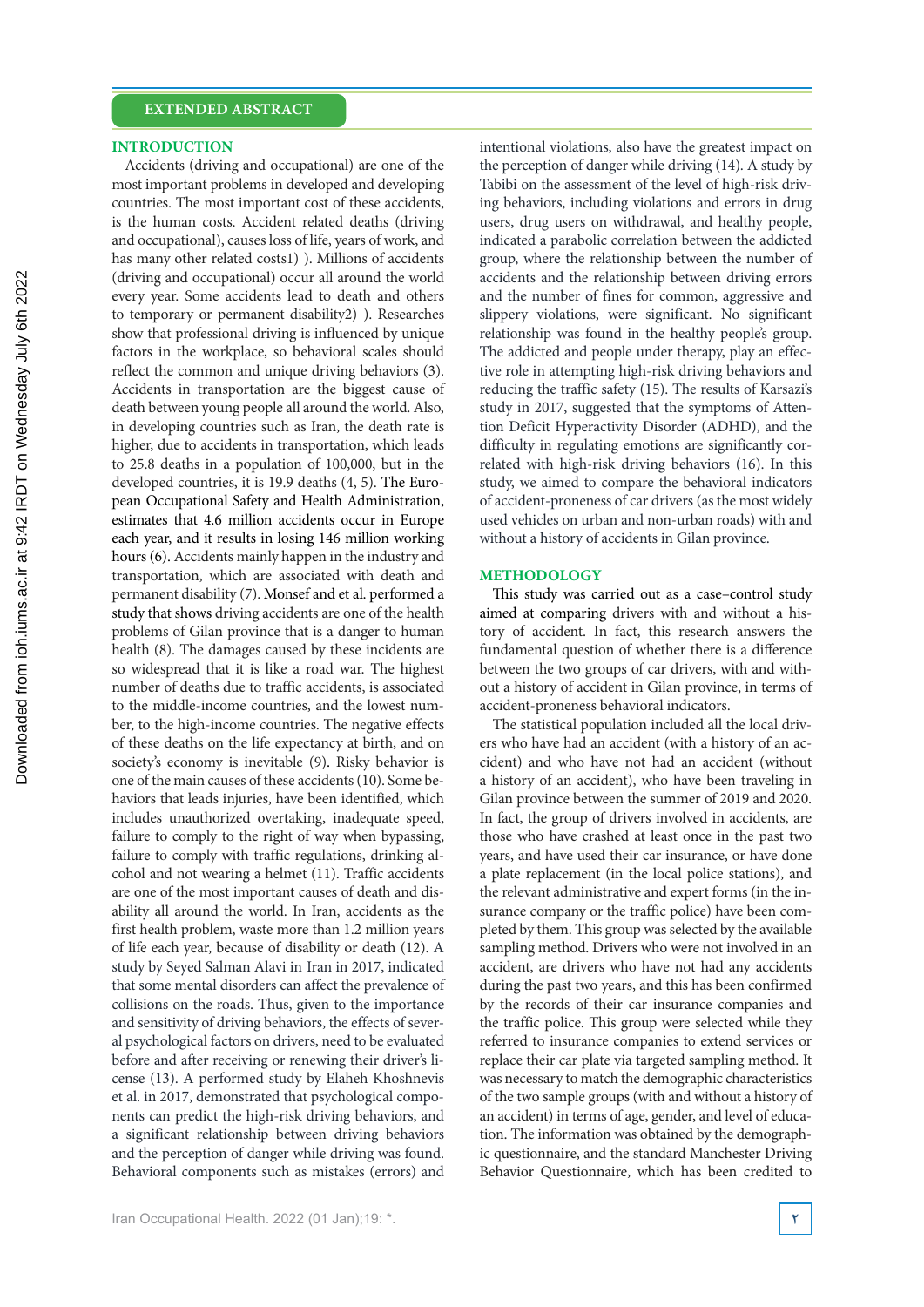the Iranian community. The tests were performed, in groups of 2 to 5 drivers, who matched the input and output criteria. Through face to face conversation with the drivers, was resolved any ambiguity or question about the test questions. They were also assured that their personal information will remain confidential, and the test information will be anonymously reported as a general result of the group.

### **INPUT AND OUTPUT CRITERIA**

### **Input Criteria**

Having valid class 2- driver's license for car drivers Being at least 18 or older

Drivers satisfaction to perform the assessments

Having at least two years of driving experience Having at least a diploma degree

#### **Output Criteria**

1- Motorcycle riders

- 2- Drivers of heavy trucks
- 3- Having class 1- driver's license

4- Failure to completely answer the questions (in case more than twenty percent of the questions remain unanswered)

This questionnaire has been validated in terms of validity and reliability (17). According to the F ratio in the group comparisons to determine the sample size, for a maximum of independent variable (group membership) in the preview block, and 4 input responses (driving behavior profile), version 3.1.9.2 of the G \* Power program was used; and because the probability of the first type of error (alpha) is at the level of 0.05 (95% confidence level), thus, the acceptable level of test power is equal to 0.80 and the average effect size is  $f_2 = 0.08$ , the sample size equal to 156 people for each group (312 in total) was obtained. The research data were transferred to the twentieth version of the SPSS, and with the independent group t-test, Chi square, Mann-Whitney U, multivariate variance analysis were processed.

#### **RESULTS**

The aim of the present study was to compare the behavioral characteristics of accidentproneness for car drivers who had or have not had a history of accident in Gilan province. In this chapter, the collected data are analyzed for research purposes. Therefore, the hypothesis is proposed, and after reviewing the most important assumptions related to the statistical test, the results are presented. In the present chapter, first, the collected data are described by using descriptive statistical indicators such as mean, standard deviations, tables, and in the second part, the inferential results are examined after adjusting the covariance variables (covariates) through multivariate covariance analysis.

According to the results, there is no significant dif-

#### *Accident-prone Behavioral Indicators*

ference in terms of gender variables, marital status and insurance between the two groups with and without a history of accident. The study shows two groups of drivers with and without a history of an accidents in terms of population variables with measurement levels such as age, level of education, driving experience per month, average driving hours per week. In some cases, less than 156 people were in each group, because of the missing data. The results of the t-test shows that in the independent groups, there is no difference between the two groups of drivers( with and without a history of an accident) in terms of education, length of driving experience and average driving hours per week. However, it was found that the average age of the group of drivers with a history of an accident, is significantly higher than the group without accidents (average of 41.25 versus 38.10).

Before testing the research hypotheses through Multivariate Covariance (MANCOVA) analysis, are presented the statistical items including the mean and standard deviation of dependent variables, mistake rates, slips, intentional and inadvertent violations of drivers with and without an accident history. To check MANCOVA defaults, M-box statistics show that there is a significant difference in the assumption of homogeneity of the groups of variance-covariance matrices (P <0.0001, F=5.12, Box's  $M = 51.88$ ). The effects of the independent variable were used, since the recent assumptions were not obtained from the Pillai's *Trace* multivariable test. To examine the significance of the mean difference between the groups, simultaneously, the scores related to the four subscales of the Manchester Driving Behavior Questionnaire were analyzed by multivariate variance. The results of the Pillai's *Trace* test, showed that there is a significant effect on the group membership  $(P < 0.0001, F<sub>304 and 4</sub> = 8.590 and V = 0.102)$  on the linear combination of the dependent variables' scores. To examine the effects between the subjects, the significance of the whole MANCOVA model, and the separate effect of each independent variable after adjusting the age destructive variable on Manchester's driving behavior scales, were considered.

As the results of the MANCOVA shows, the main effect of having an accident history, after controlling the age destructive variable, had a significant effect on sub-scales of mistakes, slips and intentional violations. According to the obtained results, the drivers with a history of an accident , have had higher levels of mistakes, slips and intentional violations compared to the group without accident. However, the main effect of the accident history on inadvertent violations was not observed  $(P > 0.05)$ . This means that the two groups of drivers with and without a history of an accident, are on the same level in terms of committing inadvertent violations (committing illegal non-violent acts). According to the Eta's Parabola square, about one to eight percent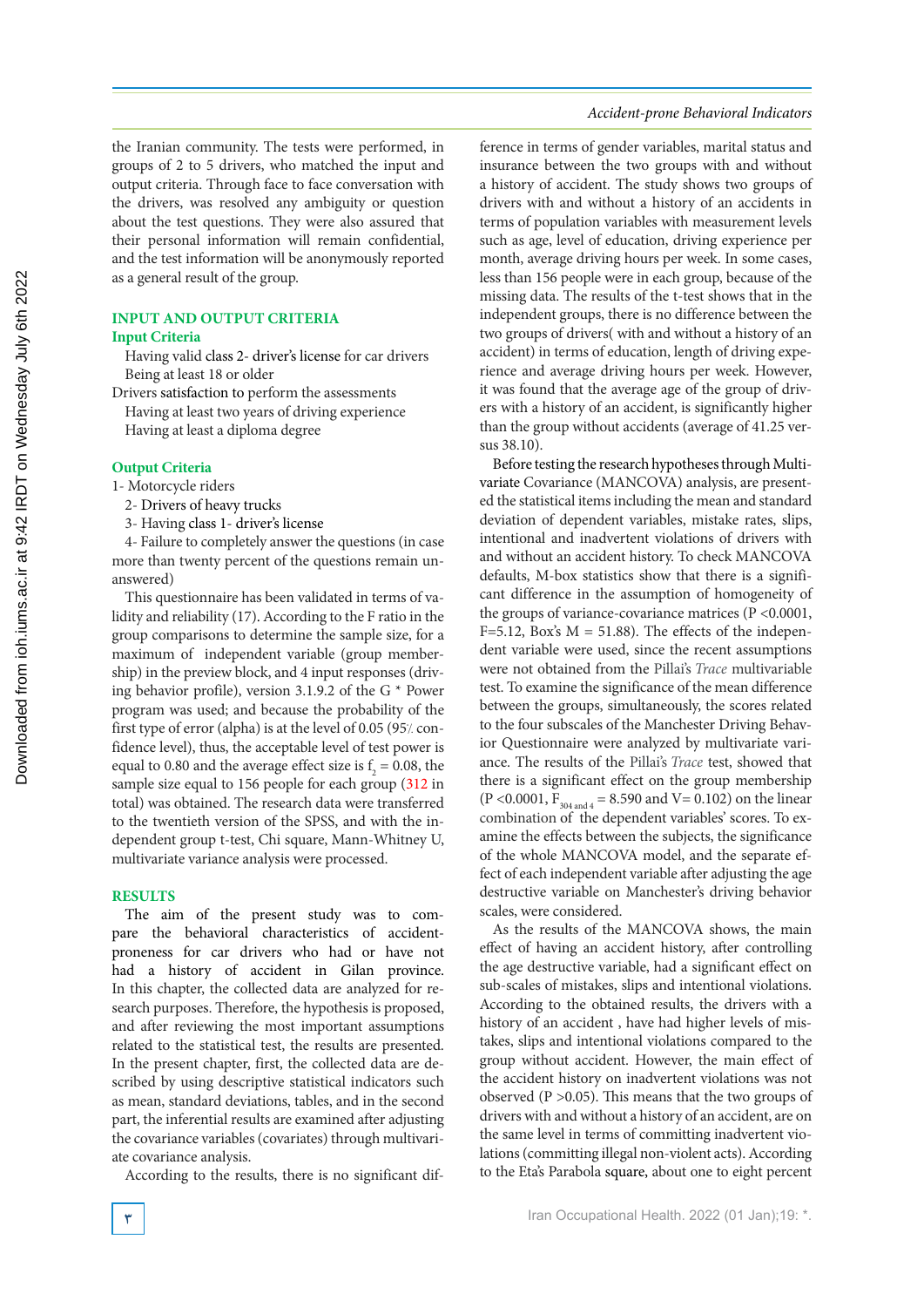#### Vatani J, *et al.*

of the differences in the two groups of drivers, are due to the effects of being in an accident.

#### **DISCUSSION**

The aim of the present study was to compare the behavioral characteristics of accident-proneness, for car drivers who had or had not have a history of an accident in Gilan province. As the results of the Chi square test shows, there is no significant difference between the two groups with and without a history of an accident, in terms of contextual variables of gender, marital status and insurance. There is no difference between the two groups of drivers in terms of the level of education, duration of driving experience and average driving hour per week. The results show that there is no significant difference in terms of gender variables, marital status and insurance between the two groups with and without a history of an accident, which does not have any coordination with the study of Mohtasham Amiri et al. in 201718), and the study of Gholam Ali et al. in 2013 (11), and the study of Abbasi et al. in 2011 (19), and the study conducted by Seyed Salman Alavi in 2017 (13). Also, there is no difference between the two groups of drivers with and without a history of an accident, in terms of the education, the duration of driving experience and the average driving hours per week, however, it was found that the average age of the group of drivers with a history of accident, is significantly higher than the group without accidents (average of 41.25 versus 38.10). There is a coordination with the study of Abbasi et al.'s in 2011 (19), and the study conducted by Seyed Salman Alavi in 2017 (13). The average and standard deviation of dependent variables, mistakes rate, slips, deliberate and inadvertent violations of drivers with and without a history of an accident, showed that the result are compatible with the results of a study by Elahe Khoshnevis et al (14). in 2017, however, the results of behavioral components such as mistakes and intentional violations, have the greatest impact on the perception of danger while driving, and based on the components of driving behaviors, it is possible to predict the perception of danger while driving. The accident history, after controlling the age confounding variable, has a significant effect on the scores of the subscales of mistakes, slips and intentional violations. Due to the average of these groups, drivers with a history of an accident , have shown higher levels of mistakes, slips and intentional violations compared to the group without a history of

an accident. However, the main effect of having an accident history was not observed on significant inadvertent violations (P> 0.05), that with a medical study in 2017, does not show a strong relationship and correlation. In other words, the two groups of drivers with and without a history of an accident, are similar in terms of committing inadvertent violations (committing illegal non-violent acts). It can be said that about one to eight percent of the observed differences in the two groups of drivers, are due to the impact of the accident history, which is correlated with the results of the study of Karsazi in 2017 (16).

### **CONCLUSION**

As the results show, there is no difference between the two groups of drivers in terms of education, duration of driving experience and average driving hours per week. However, it was found that the average age of the group of drivers with a history of an accident, is significantly higher than the group without accident. As the results show, the accident history after controlling the age confounding variable, has a significant effect on the scores of the subscales of mistakes, slips and intentional violations. According to the average of these groups, drivers with a history of an accident, have shown higher levels of mistakes, slips and intentional violations, compared to the group without accidents. However, the main effect of the accident history on significant inadvertent violations, was not observed. This means that the two groups of drivers are simillar in terms of committing inadvertent violations (committing illegal acts of nonviolence). According to Partial eta squared  $(\eta^2)$ , it can be said that about one to eight percent of the differences observed in the two groups of drivers, are due to the impact of the accident history. In other words, drivers are re-involved in an accident that they had experienced before, and they are more likely to have a similar accident.

#### **ACKNOWLEDGEMENTS**

This study with the code IR.GUMS.REC.1397.036 has been approved by the Vice Chancellor for Research and Technology of Gilan University of Medical Sciences in the ethics committee.

#### **CONFLICT OF INTEREST**

The authors do not have any conflict of interest to declare.

#### **How to cite this article**:

Javad Vatani, Sajjad Rezaei, Zeynab Haghighi Malwani, Soudeh mohammadi, Yoosef Faghihnia Torshizi. Comparison of Accident-prone Behavioral Indicators in Car Drivers. Iran Occupational Health. 2022 (01 Feb);19:3.

#### **\*This work is published under CC BY-NC 4.0 licence**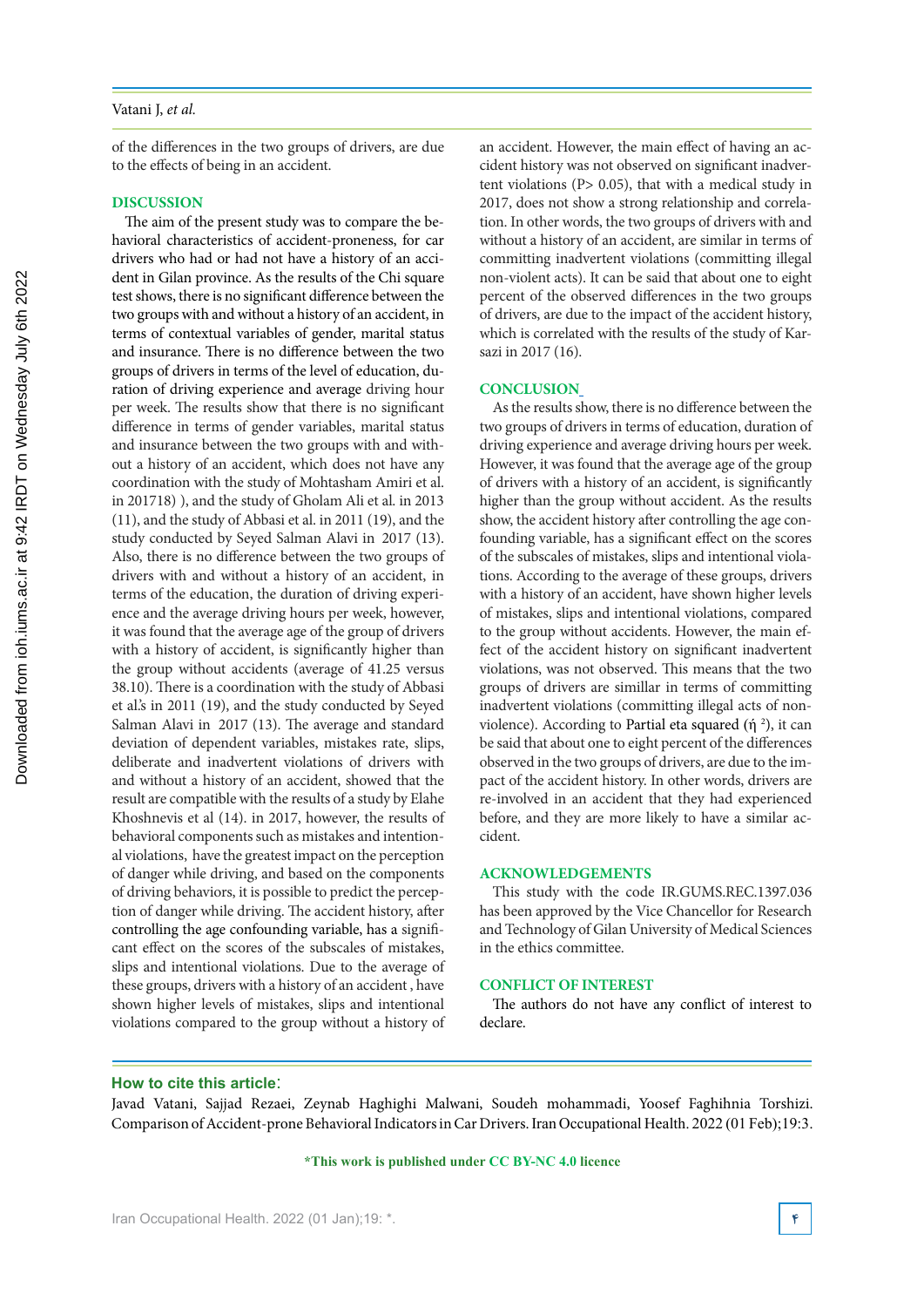

**Javad Fardmal,** Professor, Associate Professor, Department of Biostatistics, School of Health, Hamadan University of

sleepiness. Studies have shown that insufficient and uncomfortable lightning

**مقاله پژوهشی** http://ioh.iums.ac.ir



# **Lighting and color temperature assessment in the office workplaces and relationship to visual fatigue مقایسهی شاخص ِ های رفتاری حادثه پذیری برای رانندگان خودروهای سواری**

**Rostam Golmohammadi,** (\*Corresponding author), Professor, Department of Occupational Health, School of Health and ID **سجاد رضایی :** استادیار روانشناسی ، دانشگاه گیالن ، رشت ، ایران. **جواد وطنی:** (\* نویسنده مسئول) مرکز تحقیقات ترومای جاده ای گیلان ، دانشکده بهداشت ، دانشگاه علوم پزشکی گیلان ، رشت ، ایران. jvatani@gmail.com

 $\overline{\phantom{a}}\phantom{a}8.8$ **Zahra Pirmoradi,** MSc, Department of Occupational Hygiene, School of Health, Hamadan University of Medical Sciences, **زینب حقیقی مالوانی :** معاونت تحقیقات و فناوری ، دانشگاه علوم پزشکی گیالن ، رشت ، ایران.

**سوده محمدی:** کمیته تحقیقات دانشجویی ، دانشکده پرستاری و مامایی ، دانشگاه علوم پزشکی گیلان ، رشت ، ایران.<br>نموذه محمدی: کمیته شدن کردن و ایران کارون میکند و تقاومت از مکارمان گیلان میکند و ایران میدان

**Majid Motamedzadeh Torghabeh,** Professor, Department of Ergonomics, School of Health, Hamadan University of **یوسف فقیه نیا ترشیزی:** دکترای علوم کامپیوتر، مرکز تحقیقات بهداشت کار، دانشگاه علوم پزشکی ایران، تهران، ایران.

| چکىدە                                                                                                                                                                                                                                                                                                                                                                                                                                                                                                                                                                                                                                                                                                                                                                                                                                                                                                                                                            |
|------------------------------------------------------------------------------------------------------------------------------------------------------------------------------------------------------------------------------------------------------------------------------------------------------------------------------------------------------------------------------------------------------------------------------------------------------------------------------------------------------------------------------------------------------------------------------------------------------------------------------------------------------------------------------------------------------------------------------------------------------------------------------------------------------------------------------------------------------------------------------------------------------------------------------------------------------------------|
| <b>زمینه و هدف:</b> حوادث (رانندگی و  شغلی) برای جامعه، سازمان و همچنین اشخاص ضایعات فراوانی به بار اَورده و هزینههای<br>كليدواژهها<br>مربوطه ضمن تاثیر سوء بر شاخص های اقتصادی در سطح ملی و سطح خانوار، مانعی در راستای تحقق اهداف از پیش تعیین شده<br>حادثه پذیری<br>محسوب می شود. مطالعه حاضر عوامل رفتاری مرتبط با حادثهپذیری را در رانندگان خوروهای سواری بررسی نمود و از این رهگذر<br>رانندگان<br>یک شاخص ممیز و پایا جهت شناسایی رانندگان در معرض خطر ارائه داد.<br>پرسشنامه منچستر<br>روش بررسی: پژوهش حاضر یک مطالعه مورد–شاهدی با هدف پیش بینی عضویت گروهی (رانندگان حادثه پذیر) و تدوین<br>شاخص رفتاري حوادث<br>معادله تشخیصی به منظور معرفی شاخص رفتاری حادثه پذیری رانندگان طراحی شده است. کسب اطلاعات توسط پرسشنامه<br>جمعیت شناختی و پرسشنامه استاندارد رفتار رانندگی منچستر که برای جامعه ایرانی اعتباریابی شده است، انجام گردیده است.<br>دادههای تحت نرم افزار SPSS V20 با روشهای تحلیل واریانس تک و چند متغیری و همچنین تحلیل تمایزات دو گروهی |
| یردازش شده است.<br>یافته ها: همانطور که نتایج نشان میدهد، اثر اصلی سابقه تصادف پس از کنترل متغیر مخدوشکننده سن، تاثیر معنیداری بر<br>نمرات زیرمقیاس های اشتباهات، لغزش ها و تخلفات عمدی داشته است که باتوجه به میانگین این گروهها رانندگان با سابقه تصادف<br>تاريخ دريافت: ١۴٠٠/۴/١۴<br>در مقابل گروه بدون تصادف سطوح بالاتری از اشتباهات، لغزشها و تخلفات عمدی را از خود نشان دادهاند.<br><b>نتیجه گیری:</b> دو گروه رانندگان با سابقه ی تصادف و بدون سابقه ی تصادف از نظر ارتکاب به تخلفات سهوی (انجام<br>تاريخ پذيرش: ١۴٠٠/٩/١۶<br>اعمال غیرقانونی غیرخشونت آمیز) در یک سطح قرار دارند. مطابق با مجذورهای سهمی اتا ( \'n) میتوان گفت بین یک<br>تا هشت درصد از تفاوتهای مشاهده شده در دو گروه رانندگان ناشی از تاثیر سابقه تصادف می باشد.                                                                                                                                                                                                                      |
| تعارض منافع: گزارش نشده است.<br>منبع حمايت كننده: معاونت تحقيقات و فناوري دانشگاه علوم پزشكي گيلان است.                                                                                                                                                                                                                                                                                                                                                                                                                                                                                                                                                                                                                                                                                                                                                                                                                                                          |
| این مطالعه با کد 1397.036.IR.GUMS.REC توسط معاونت تحقیقات و فن آوری دانشگاه علوم پزشکی                                                                                                                                                                                                                                                                                                                                                                                                                                                                                                                                                                                                                                                                                                                                                                                                                                                                           |

## شیوه استناد به این مقاله:

Hamadan city (west of Iran). Javad Vatani, Sajjad Rezaei, Zeynab Haghighi Malwani, Soudeh mohammadi, Yoosef Faghihnia Torshizi.  $M_{\odot}$  Total study was conducted in  $5.1 \times 10^{-2}$  $F(0), 19.5.$ Comparison of Accident-prone Behavioral Indicators in Car Drivers. Iran Occupational Health. 2022 (01 Feb);19:3.

**\*انتشار این مقاله به صورت دسترسی آزاد مطابق با 4.0 NC-BY CC صورت گرفته است**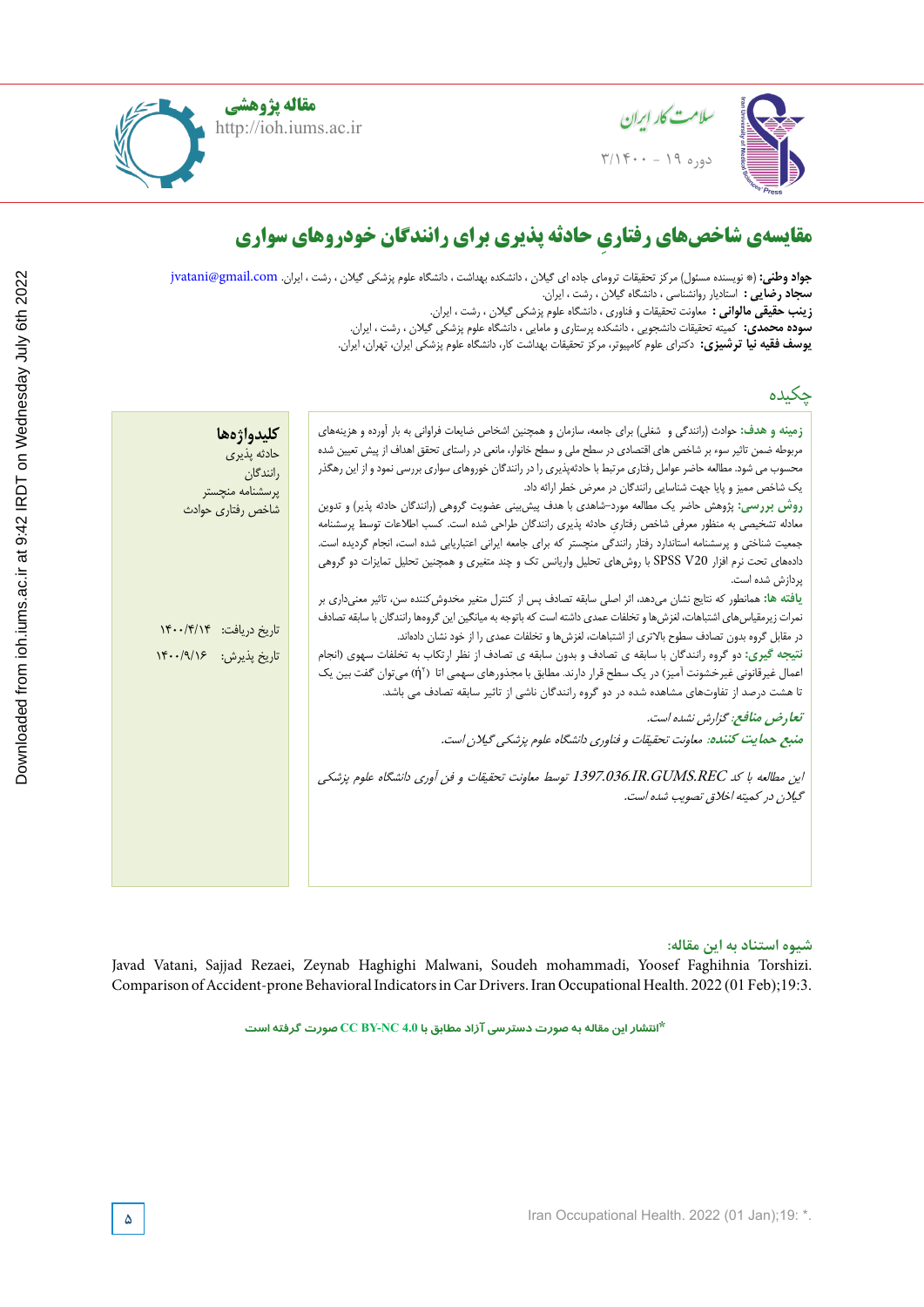### **مقدمه**

هرساله میلیون ها حادثه در سراسر جهان رخ می دهد که زیانهای مالی و جانی بسیاری بر جامعه تحمیل می کند (۱, ۲, ۱۰, ۲۰). هر ساله ميليونها حادثه (رانندگی و شغلي) در سراسر جهان رخ مي دهد كه برخي از اين حوادث منجر به مرگ و برخي ديگر به ناتواني موقت و یا دائم منتهي مي شود ),21 22(. رشد بی سابقه تلفات ناشی از تصادفات در سال های اخیر موجب نگرانی و تالش های مقامات برای شناسایی و کنترل علل این حوادث شده است )23(. تحقیقات نشان می دهد که رانندگی حرفه ای تحت تأثیر عوامل منحصر به فرد درمحیط کار قرار می گیرد و در نتیجه، مقیاس رفتار باید منعکس کننده رفتارهای شایع و منحصر به فرد در زمینه رانندگی باشد )3(. برآورد شده است كه سالانه بیش از ۱۲۰ ملیون حادثه (رانندگی و شغلی) و بيشتر از 200 هزار مرگ ناشي از حوادث در سراسر جهان رخ مي دهد، که نشان دهنده از دست رفتن 3/25 روز كاري به ازاي وقوع هر حادثه ميباشد )24(. تصادفات در صنعت حمل و نقل بزرگترين دليل مرگ و مير جوانان در سراسر جهان است و همچنين در كشورهاي در حال توسعه مانند ايران ميزان باالي مرگ ها بخاطر حوادث در بخش حمل و نقل بوده كه به ازاي 100000 از جمعيت 25/8 مرگ رخ مي دهد اما در كشورهاي توسعه يافته ١٩/٩ مرگ مي باشد (۴, ۵). برنامه ملی پیشگیری از حوادث شغلی اهمیت ایمنی شغلی را به عنوان یک عنصر کلیدی در کیفیت مدت کار بیان میکند، همچنین بهترین تمرینها در محیط کار و زندگی، باید در جهت ارتقاء فرهنگ ایمنی و کاهش حوادث شغلی باشد )25(. آژانس اروپایی ایمنی وسالمت در کار برآورد می کند که در اروپا هرساله 4/6 میلیون حادثه اتفاق میافتد که باعث از دست رفتن 146 میلیون ساعت کاری میشود)6(. حوادث به طور عمده در بخش صنعت و حمل و نقل دیده میشود که همراه با مرگ و ناتوانی دائمی افراد است)7(. حوادث رانندگی یکی از معضالت بهداشتی است که سالمت انسانها را به خطر میاندازد. صدمات ناشی از این حوادث چنان گسترده است که از آن به عنوان جنگ در جادهها یاد میشود. حوادث و آسیبهای ناشی از ترافیک یکی از علل عمده مرگ ومیر و ناتوانی در کشورهای درحال توسعه یاد میشود. حوادث رانندگی در رده نهم علل مرگ ومیر در جهان قرار دارد و انتظار میرود تا سال 2020 به رده سوم نیز صعود کند. تلفات انسانی بدترین پیامد حوادث به

خصوص تصادفات رانندگی است. متأسفانه آمار قربانیان حوادث درکشورهای درحال توسعه و حتی توسعه یافته به صورت چشمگیری در حال افزایش است. روزانه 15000 نفر دچار آسیب و جراحات کوچک می شوند. ساالنه حدود 5/8 میلیون نفر در جهان به علت آسیب فوت می کنند. که 10 درصد از کل مرگهای جهان را شامل میشود و همچنین 16 درصد از ناتوانی ها به علت آسیب رخ می دهد(۸). بر اساس گزارش سازمان جهانی بهداشت در سال 2013 تعداد موارد مرگ ناشی از سوانح ترافیکی در جهان حدود 1/24 ميليون نفر و تعداد جراحت رخ داده 50 ميليون مورد بوده است. بیش از 90 درصد سوانح ترافیکی در کشورهای کم درآمد رخ می دهد به طوریکه باالترین میزان مرگ و میر ناشی از سوانح ترافیکی مربوط به کشورهای با درآمد متوسط و کمترین میزان مربوط به کشورهای با درآمد باالست. پیشبینی میشود اگر وضعیت به همین روند ادامه پیدا کند تا سال 2020 میزان مرگ ومیر ناشی از سوانح ترافیکی در سراسر دنیا 65 درصد و در کشورهای درحال توسعه 80 درصد افزایش یابد و حوادث ترافیکی جایگاه سوم علل سال های عمر ازدست رفته و سال های سپری شده عمر توأم با ناتوانی را به خود اختصاص دهد. سوانح ترافيكي در ايران با ميزان بروز ساليانه 32 مورد درصد هزار نفر، دومين علت مرگ ومیر و اولين علت سالهای ازدست رفته عمر به دليل مرگ زودرس و شایعترین علت مصدوميت است. در ایران 15 درصد مصدومین حوادث ترافیکی جان خود را از دست میدهند درحالیکه این میزان در کشورهای توسع یافته حدود 2 درصد می باشد. ميزان سالهای عمر ازدست رفته به دليل مرگ زودرس در نتیجه سوانح ترافيكي در ايران از دیگر نقاط جهان بیشتر است. با توجه به اینکه مرگ و میر ناشي از سوانح و تصادفات رانندگي بيشتر سنين مياني و پايين را در بر می گیرد، تأثير منفي اين مرگ و میرها روي اميد به زندگي در بدو تولد و درنتیجه روي اقتصاد و جامعه اجتناب ناپذیر خواهد بود )9(.

آسیبهای ناشی از حوادث ترافیکی به عنوان وقایع قابل پیش بینی و پیشگیری، یکی از با اهمیتترین مشکالت سالمتی در دنیا محسوب می شوند، به طوری که هزینه های زیادی به جامعه، به ویژه در کشورهای در حال توسعه وارد میکنند روزانه 30000 نفر به طور جدی در اثر حوادث رانندگی در دنیا دچار آسیب میشوند و 3000 نفرجان خود را از دست میدهند. رفتار مخاطره آمیز از عوامل اصلی بروز این حوادث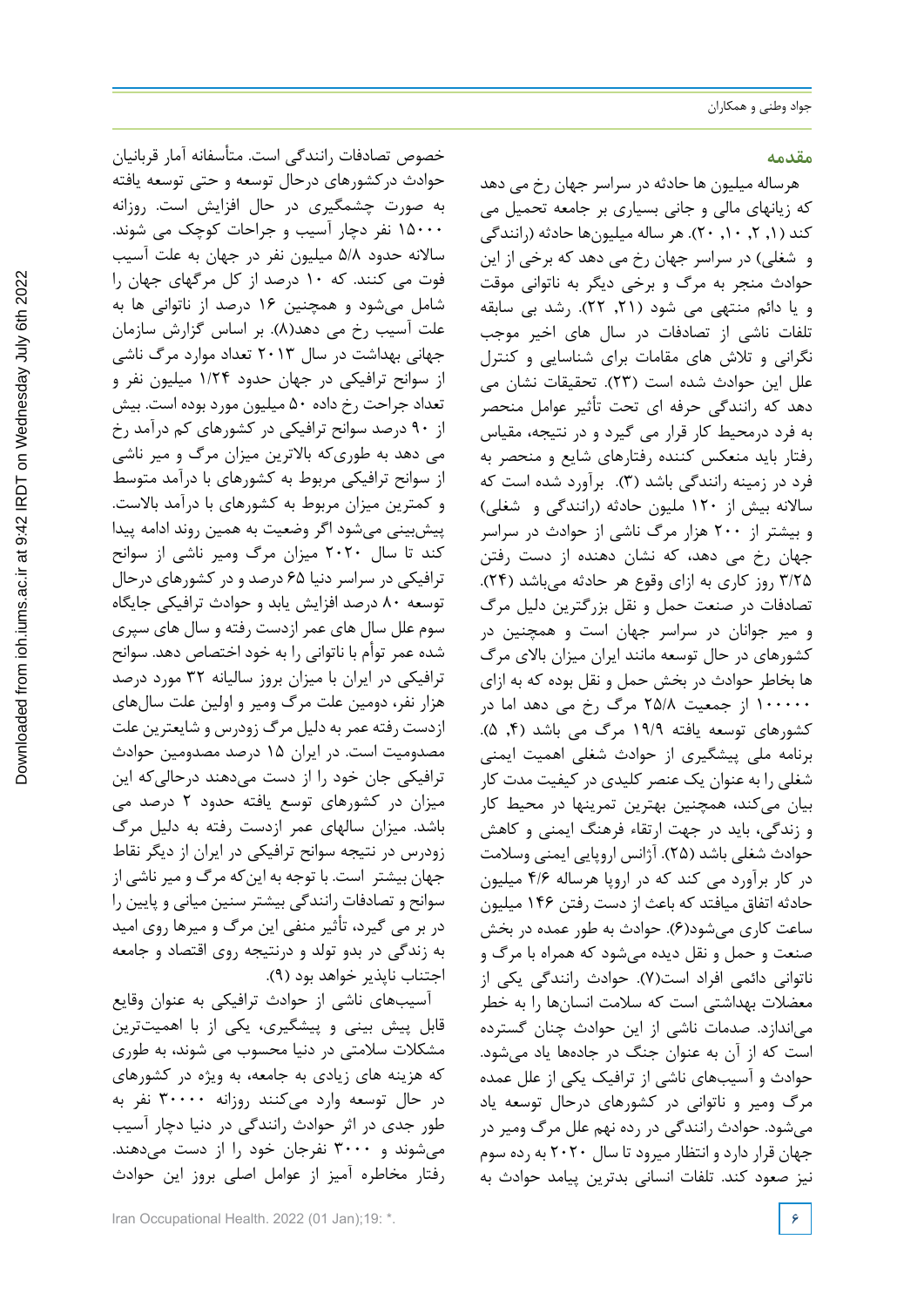سال های از دسترفته ناشی از مرگ زودرس و تعداد سال های ازدسترفته به علت ناتوانی ناشی از سوانح ترافیکی در این استان را کاهش دهند )9(.

مطالعه عباسی و همکاران در سال 1390 با هدف تعیین عوامل مرتبط با حوادث ترافیکی جادهاي منجر به جرح یا فوت در شهرستان شاهرود انجام شد. که یافته های تحقیق نشان می دهد از 363 مورد، بیشترین حوادث مربوط به رانندگان حادثه دیده مرد و در محدوده سنی ٣٠ تا ٣٩ سال (۶/۴۴٪) می باشد. حوادث ترافيکي باعث مجروح شدن 864 و مرگ 48 نفر شده است. شايعترين عوامل انساني، خستگي و خواب آلودگي )%9/60(، سرعت يا سبقت غير مجاز )%8/24( و انجام کار اضافي همراه با رانندگي )%3/19( گزارش شده است. %7/61 از حوادث در جادههای فاقد شانه رخ داده بود و در %3/38 موارد عرض کم جاده گزارش شده است. اغلب حوادث ترافیکی در هوای صاف و آفتابی )%6/62( رخ داده و همچنین خستگی و خواب آلودگی شیوع باالیی در بین رانندگان دارد، آموزش اقدامات پیشگیری همچون استراحت کافی قبل از رانندگی و عدم رانندگی مداوم در مسافتهای طوالنی، توجه به وضعیت جسمی و روحی رانندگان و از طرف دیگر بهبود وضع جادهها، شناسایی نقاط حادثه خیز و نصب عالئم هشدار دهنده در این نقاط از سوی مسئولین و نظارت و کنترل بیشتر پلیس توصیه میشود)19(. مطالعهای که سید سلمان علوی در ایران در سال 2017 انجام داد نشان میدهد که برخی از اختالالت روانی بر شیوع برخورد جاده ها تاثیر می گذارد. با توجه به اهمیت و حساسیت رفتار رانندگی، الزم است عوامل متعدد روانشناختی بر رانندگان قبل و بعد از دریافت یا تجدید مجوز رانندگی آنها ارزیابی شود. )13(. در مطالعه ای که در سال 2007 انجام پذیرفت ، نشان می دهد میانگین نرخ حوادث ومیزان مرگ و میر به ترتیب 12/7 و 15/6 در 100000 میباشد. عالوه بر این در این مطالعه مشخص شد که 96/1 درصد افراد صدمه دیده مرد میباشند ، گروه سنی اکثر افراد حادثه دیده 29 25- سال بود )24/3 درصد(. همچنین عمده افراد صدمه دیده سابقه کار کمتر از یک سال داشته اند، بالاترین علت رخداد حوادث سقوط (۱۶ درصد) اشیاء بوده است)27(.

در مطالعه غالمعلیای و همکاران در سال 1392 تمامی حوادث ترافیکی برنامه ثبت حوادث کل کشور مورد بررسی قرار گرفت. نتایج مطالعه اخیر نشان می دهد که تمامی موتورسواران دچار حوادث ترافیکی

است. رفتارهای متعددی شامل سبقت غیر مجاز، سرعت نامناسب، عدم رعایت حق تقدم هنگام دور زدن، عدم رعایت مقررات راهنمایی و رانندگی، مصرف مشروبات الکلی و عدم استفاده از کاله ایمنی در رابطه با آسیب ها شناسایی شده است )26(. در ايران نیز حوادث به عنوان اولين مشكل سالمتی، ساالنه بيش از یک میلیون و 200 هزار سال عمر به دليل ناتواني و يا مرگ هدر میدهد )12(. حوادث ترافیکی به عنوان یکی از علل عمده مرگ و ناتوانی در سراسر جهان مطرح میباشد. عوامل متعددی در بروز این حوادث نقش دارند که شناسایی این عوامل با توجه به شرایط خاص هر منطقه ضروری است )19(. برنامه ملی پیشگیری از حوادث شغلی اهمیت ایمنی شغلی را به عنوان یک عنصر کلیدی در کیفیت مدت کار بیان می کند، همچنین بهترین تمرینها در محیط کار و زندگی، باید در جهت ارتقاء فرهنگ ایمنی و کاهش حوادث شغلی باشد)25(. مطالعه منصف و همکاران در سال 1391 با هدف بررسی مرگ ومیر ناشی از این حوادث در استان گیالن طی سالهای 90-91 نشان میدهد بیشترین موارد فوت شدگان با 864 مورد در محل تصادف اتفاق افتاده بود و بیشترین علت فوت با 941 مورد براثر ضربه به سر بود. بیشترین فصل تصادفات نیز با 458 مورد در فصل پاییز و در ماه مهر با 170 مورد اتفاق افتاده بود. اکثر متوفیان حوادث ترافیکی را مردان تشکیل می دهند که نیازمند مداخله های هدفمند جهت این معضل از جمله آموزش می باشد )8(. مطالعه حسین زاده و همکاران طی سال 1390 در استان قزوین نشان داد که تعداد سالهای تطبیق شده با ناتوانی ناشی از سوانح و حوادث ترافیکی 5.8 در هزار بود که 1.6 در هزار به علت مرگ زودرس و 4.2 در هزار به علت ناتوانی ازدست رفته بود. میزان کل سالهای عمر ازدست رفته در مردان 9.13 در هزار و در زنان 4.3 در هزار بود. بیشترین میزان کل سالهای عمر ازدست رفته در گروه سنی ۲۹-۱۵) 4.12 در هزار( متمرکز بوده است. بر اساس نتایج مطالعه حاضر، میزان بروز مرگ ومیر، تعداد سالهای تطبیق شده با ناتوانی، تعداد سالهای ازدسترفته ناشی از مرگ زودرس و تعداد سالهای از دست رفته به علت ناتوانی ناشی از سوانح ترافیکی در استان قزوین نسبت به میانگین جهانی بالاتر میباشد. آنها پیشنهاد نمودند که مسئولین ذیربط با بهبود ایمنی راهها، ایمنی وسایل نقلیه و اجرای قوانین راهنمایی و رانندگی با جدیت هرچه بیشتر تالش نمایند میزان بروز مرگ ومیر، تعداد سالهای تطبیق شده با ناتوانی، تعداد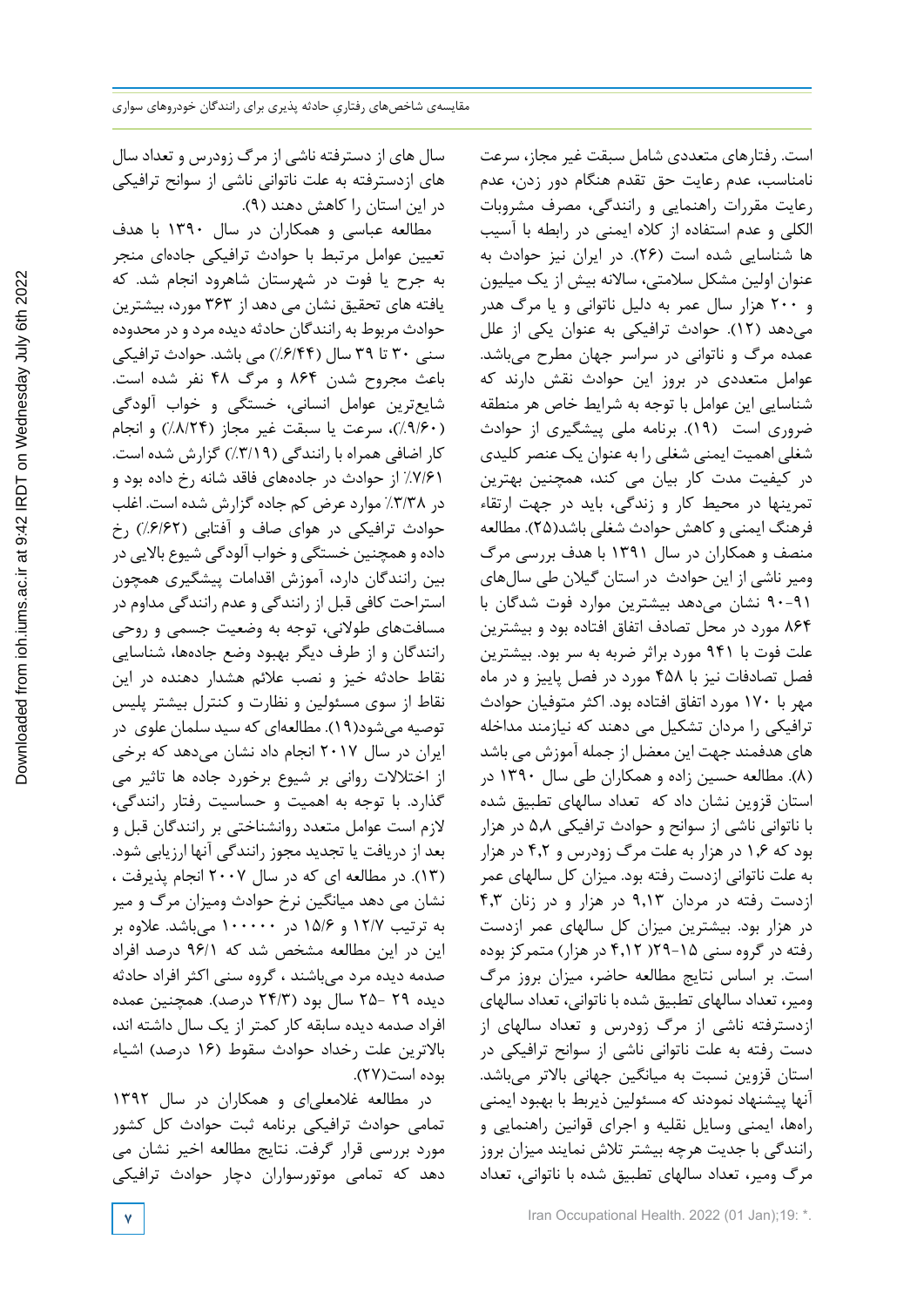مجموعا شامل 168239 نفر مرد و 23222 نفر زن بوده اند. میزان حوادث ترافیکی در مردان بیشتر از زنان می باشد (به ترتیب ۹/ ۸۷ درصد و ۱۲/۱ درصد) و بیشترین افراد آسيب ديده مربوط به گروه سنی 20 تا 24 سال بوده اند. همچنین بیشترین حوادث ترافیکی رانندگان، در کوچه و خیابان ) 12 / 84 درصد( رخ داده است. بیشتر حوادث ترافیکی در افراد جوان و در مناطق درون شهری رخ داده، لذا بایستی با تصویب قوانین سخت گیرانه و فرهنگ سازی جهت اصالح رفتارهای مخاطره آمیز، میزان بروز حوادث ترافیکی در موتورسواران را کاهش دهیم )28(. همچنین مطالعه محتشم امیری و همکاران با هدف بررسی همه گیر شناسی حوادث ترافیک جاده ای به عنوان پدیده ی تهدید کننده زندگی در استان گیالن بین سالهای 1388 الی 1390 نشان می دهد که علت فوت اکثر افراد حادثه دیده ضربه به سر (۵۶٪) گزارش شده و ۴۷٪ افراد حادثه دیده پیش از رسیدن به بیمارستان در محل حادثه فوت نمودهاند، همچنین بیشترین افراد حادثه دیده مردان با گروه سنی 21 تا 40 سال بوده اند که در ماه تیر و جاده های بین شهری بیشترین تعداد را داشته اند)18(. مطالعه الهه خوشنویس و همکاران در سال 2017 با هدف پیش بینی رفتار رانندگی پرخطر بر اساس مؤلفه های رفتار رانندگی نشان داده است که مؤلفه های رفتار رانندگی می توانند رفتار رانندگی پرخطر را پیش بینی کنند و رابطه معناداری بین رفتار رانندگی با درک خطر در حین رانندگی وجود دارد. همچنین مؤلفه های رفتاری از نوع اشتباهات و تخلفات عمدی بیشترین تأثیر را در درک خطر در حین رانندگی دارند و بر اساس مؤلفه های رفتار رانندگی می توان ادراک خطر در حین رانندگی را پیش بینی کرد )14( مطالعه طبیبی با موضوع ارزیابی میزان رفتارهاي پرخطر رانندگي شامل تخلفات و خطاها در افراد مصرف کننده مواد مخدر، در حال ترک و سالم نشان دهنده ی همبستگي سهمي در گروه معتاد، رابطه ي بین تعداد تصادفات با خطاها و لغزشهاي رانندگي و تعداد جریمه ها با تخلفات معمولي، پرخاشگرانه و لغزش، معنادار بوده است. در گروه تحت درمان بین تعداد تصادفات و همه انواع تخلفات و خطاها و تعداد جریمه ها با تخلفات پرخاشگرانه، معمولي و خطاهاي رانندگي ارتباط معنادار می باشد. در افراد سالم هیچ رابطه اي معنادار نبوده است. افراد معتاد و تحت درمان نقش موثري در بروز رفتارهاي پرخطر رانندگي و کاهش سطح ایمني ترافیک دارند )29(. نتایج مطالعه کارسازی

در سال 2017 نشان می دهد که عالئم اختالل نقص توجه-بیش فعالی و دشواری در تنظیم هیجان همبستگی معنی داری با رفتارهای پرخطر رانندگی داشته اند )16(. مطالعه حاضر به مقایسهی شاخص ِ های رفتاری حادثه پذیری برای رانندگان خودروهای سواری )به عنوان پرمصرف ترین وسیله نقلیه در جادههای شهری و بین شهری) با تصادف و بدون تصادف در استان گیلان پرداخته است .

# **روش کار**

پژوهش حاضر یک مطالعه مورد-شاهدی با هدف مقایسه نیم رخ رفتاری رانندگان با سابقه ی تصادف و بدون سابقه ی تصادف می باشد. در حقیقت این پژوهش درصدد پاسخگویی به این سوال اساسی است که آیا بین دو گروه رانندگان خودروهای سواری با تصادف و بدون تصادف در استان گیالن از نظر شاخص ِ های رفتاری حادثه پذیری تفاوتی وجود دارد؟

در پژوهش حاضر جامعه آماری شامل کلیه رانندگان بومی حادثه دیده )دارای سابقه تصادف( و حادثه ندیده (بدون سابقه تصادف) است که در فاصله زمانی تابستان 98 لغایت تابستان 99 در استان گیالن مشغول تردد بودهاند. در واقع جامعه رانندگان حادثه دیده کسانی هستند که طی یک دورهی 2 ساله حداقل یکبار تصادف کرده اند و برای استفاده از بیمه خودرو )در شرکتهای مربوطه) و یا تعویض پلاک (در جایگاههای انتظامی مربوطه) برای آنها فرمهای اداری و کارشناسی مرتبط )در اداره بیمه و یا پلیس راهور( تکمیل شده است. این گروه به روش نمونهگیری در دسترس انتخاب شده اند. منظور از رانندگان حادثه ندیده، رانندگانی هستند که طی همان دوره ی 2 ساله مذکور، تجربه هیچ گونه تصادفی نداشتهاند و صدق این مسأله از روی سوابق شرکتهای بیمهگر خودرو و پلیس راهور تایید گشته است. این گروه در هنگام مراجعه به شرکتهای بیمه جهت تمدید خدمات و یا تعویض پالک به روش نمونهگیری هدفمند انتخاب گردیده اند. زیرا ضرورت داشته که ویژگیهای جمعیتشناختی دو گروه نمونه (با و بدون سابقه تصادف) از نظر سن، جنسیت و سطح تحصیالت همتاسازی شود.

کسب اطالعات توسط پرسشنامه جمعیت شناختی و پرسشنامه استاندارد رفتار رانندگی منچستر که برای جامعه ایرانی اعتباریابی شده است، صورت گرفت. شیوه اجرای آزمونها در گروههای 2 الی 5 نفری از رانندگانی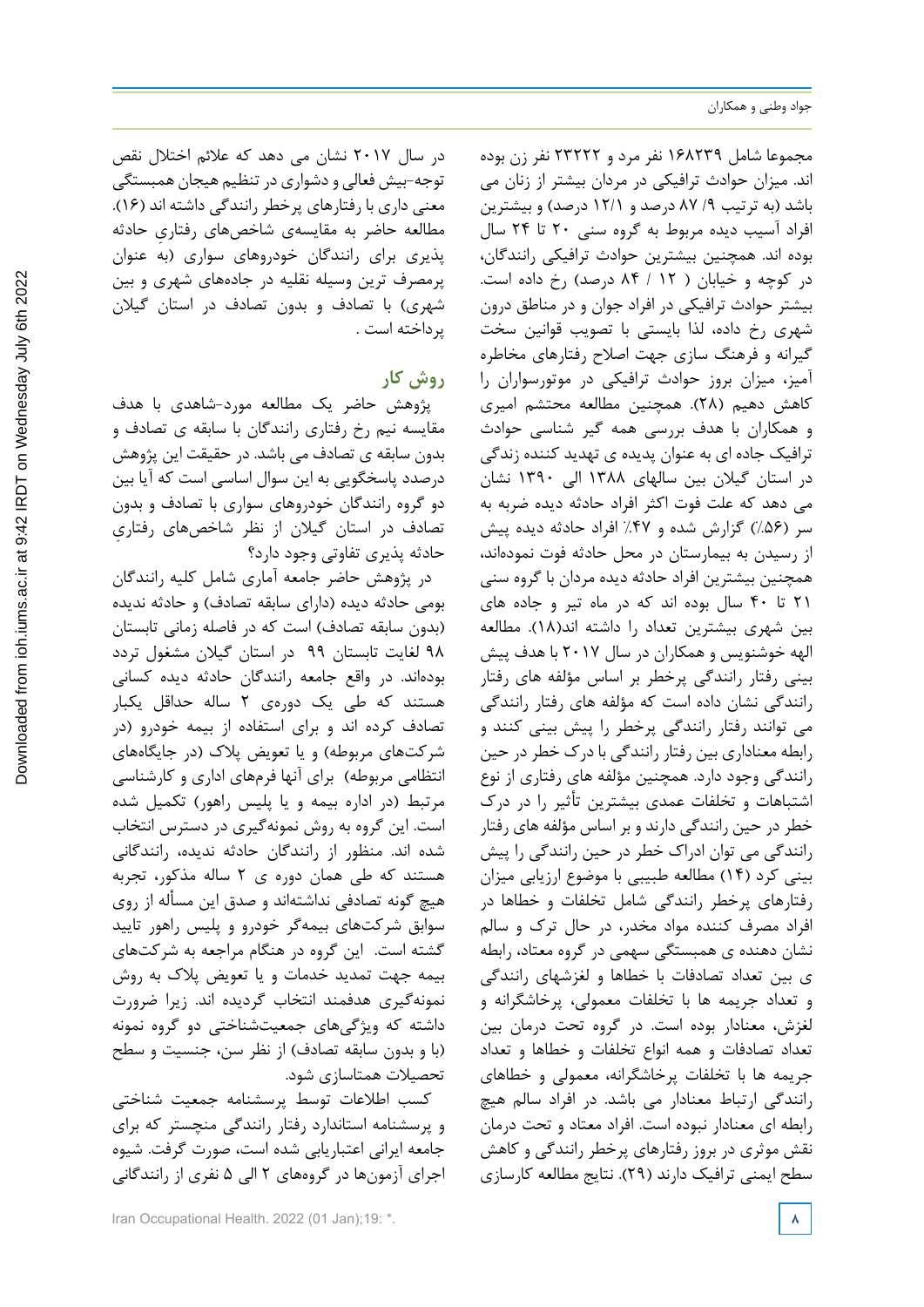|         |              |                        |                                 | جدون ۰ ، ویر نی سی جمعیت سناختی راسد تان با و بدون سابقه نصادت |                          |                |            |  |
|---------|--------------|------------------------|---------------------------------|----------------------------------------------------------------|--------------------------|----------------|------------|--|
| P-Value |              | $\mathrm{d}\mathrm{f}$ | با تصادف (۱۵۶=n)                |                                                                | بدون تصادف (۱۵۶=n)       |                |            |  |
|         | مربع خي      |                        | در صد                           | فراواني                                                        | در صد                    | فراواني        | متغيرها    |  |
|         |              |                        |                                 |                                                                |                          |                | جنسيت      |  |
| .7048   | $\cdot$ /٣١۶ |                        | $\Upsilon\Upsilon/\Upsilon$     | ٣۴                                                             | 19/2                     | $\mathbf{r}$ . | زنان       |  |
|         |              |                        | YY/9                            | 15.                                                            | $\lambda \cdot / \Delta$ | ۱۲۴            | مردان      |  |
|         |              |                        |                                 |                                                                |                          |                | وضعيت تاهل |  |
|         |              |                        | $\mathbf{Y} \cdot / \mathbf{V}$ | ٣١                                                             | $YF/\Delta$              | ۴۱             | مجرد       |  |
| .7780   | $Y/\cdot Y$  | ٢                      | $V\Lambda/F$                    | $\binom{1}{1}$                                                 | $Y\1/F$                  | ۱۱۱            | متاهل      |  |
|         |              |                        | $1/\tau$                        | ٢                                                              | 1/9                      | ٣              | ساير       |  |
|         |              |                        |                                 |                                                                |                          |                | بيمه       |  |
| .1197   | .1.99        |                        | $\Delta/\Upsilon$               | ٨                                                              | $\Delta$ /9              | ٩              | ندارد      |  |
|         |              |                        | 95/1                            | ۱۴۶                                                            | 951                      | ۱۴۴            | دارد       |  |

جدول:1 ويژگيهاي جمعيت شناختي رانندگان با و بدون سابقه تصادف **جدول.1** ویژگیهای جمعیت شناختی رانندگان با و بدون سابقه تصادف

احتمال خطای نوع اول (آلفا)' در سطح ۰/۰۵ (سطح اطمینان ۹۵٪)، سطح قابل قبول توان آزمون<sup>٬</sup> برابر 3 متوسط 0/08=2f ، حجم نمونه با 0/80 و اندازه اثر معادل ۱۵۶ نفر برای هر گروه (و مجموعاً ۳۱۲) بهدست آمده است. دادههای پژوهش به نسخه بیستم نرم افزار SPSS منتقل گردیده و با آزمون t استیودنت گروههای مستقل، مربع خی، U-مان ویتنی، تحلیل واریانس چند متغیری پردازش شده اند.

### **نتایج**

هدف پژوهش حاضر مقایسهی شاخص ِ های رفتاری حادثه پذیری برای رانندگان خودروهای سواری با تصادف و بدون تصادف در استان گیالن می باشد. در این فصل دادههای گردآوری شده در راستای اهداف پژوهش مورد تجزیه و تحلیل قرار میگیرد. بدین صورت فرضیه مورد نظر مطرح شده و پس از بررسی مهمترین پیش فرضهای مربوط به آن آزمون آماری، نتایج حاصل از آزمون ارائه میشوند. لذا در فصل حاضر ابتدا دادههای جمعآوری شده با استفاده از شاخصهای آمار توصیفی نظیر میانگین، انحراف استاندارد و جداول شرح داده میشوند و در بخش دوم، نتایج استنباطی پس از تعدیل متغیرهای همپراش (کوواریات) از طریق تحلیل کوواریانس چند متغیری مورد بررسی قرار میگیرند. جدول1- ویژگی های جمعیت شناختی رانندگان با سابقه ی تصادف و بدون سابقه ی تصادف را نشان مے دھد.

صورت پذیرفت که واجد معیارهای ورود و خروج بوده اند. عالوه بر آن با گفت و گوی رو در رو با رانندگان هر گونه ابهام یا سوال نسبت به سواالت آزمون برطرف شده است. همچنین به آنها اطمینان داده شده که اطالعات فردی آنها محرمانه خواهد ماند و اطالعات حاصل از آزمونها به عنوان جواب کلی گروه گزارش خواهد شد. معیارهای ورود و خروج: معیارهای ورود -1 داشتن کارت گواهینامه معتبر پایه دو برای خودروهای سواری -2 دارای سن 18 سال و باالتر -3 اعالم رضایت برای انجام ارزیابیها -4 دارا بودن حداقل دو سال تجربه رانندگی -5 داشتن حداقل مدرک تحصیلی دیپلم معیارهای خروج: -1 راکبین موتور سوار -2 رانندگان خودرو های سنگین و کامیونت -3 دارا بودن گواهینامه پایه یک -4 پاسخدهی ناقص به آزمون ها به طوری که بیش از بیست درصد سواالت بیجواب باقی مانده باشد. پرسشنامه مورد استفاده در طرح حاضر از نظر روایی و پایایی مورد اعتبارسنجی و تایید شده است),17 30(.

برای تعیین حجم نمونه باتوجه به نسبت F در مقایسات گروهی، برای حداکثر ۱ متغیر مستقل (عضویّت گروهی) در بلوک پیشبین و ۴ پاسخ وارد شده (نیمرخ رفتار رانندگی)، از نسخه ۳٬۱٬۹٫۲ برنامه نرم افزاری Power\*G استفاده شده است )23( و با درنظر گرفتن

<sup>1</sup> Type I Error (Alpha)

<sup>2</sup> power 3 effect size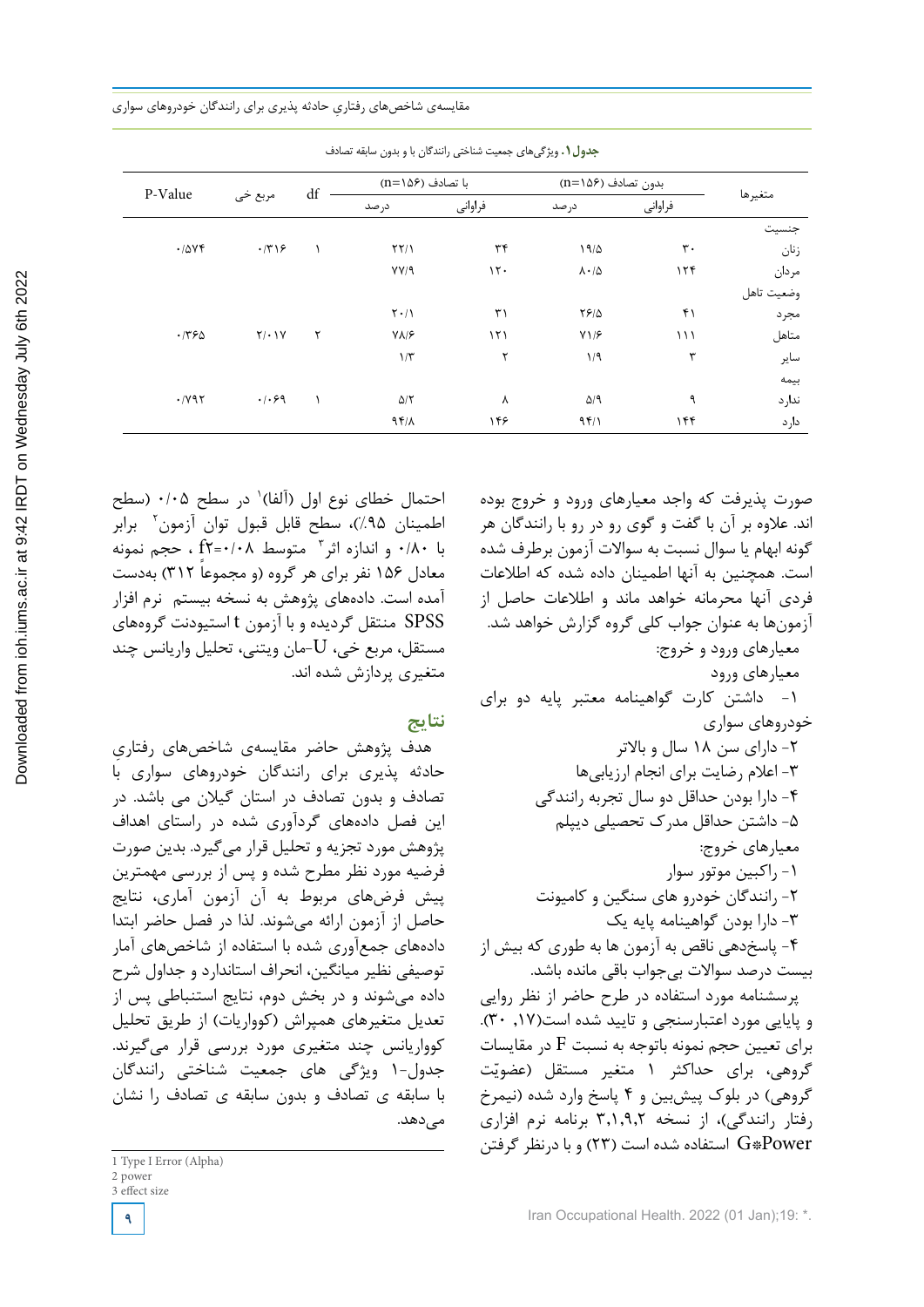|         |                       |                               |                       |                                |       | <b>جدول ۲.</b> مقایسه دو کروه رانندگان با و بدون سابقه تصادف از نظر ۖ ویژگیهای زمینهای برحسب ازمون ۲ مستقل |                             |  |
|---------|-----------------------|-------------------------------|-----------------------|--------------------------------|-------|------------------------------------------------------------------------------------------------------------|-----------------------------|--|
| P-value | T                     | df                            | <b>SD</b>             | ميانگين                        | تعداد | گروه ها                                                                                                    | متغيرها                     |  |
| .4.19   | $-\frac{1}{\sqrt{2}}$ | $\mathbf{r} \cdot \mathbf{v}$ | 1179                  | $\Upsilon \Lambda / \Lambda$ . | ۱۵۶   | بدون تصادف                                                                                                 | سن                          |  |
|         |                       |                               | 15/15                 | f1/TQ                          | ۱۵۴   | ىا تصادف                                                                                                   |                             |  |
| .190    | $-1/7F\Delta$         | ۲۹۶                           | $\mathbf{Y}/\cdot$ \  | 17/Y                           | ۱۵۲   | بدون تصادف                                                                                                 | ميزان تحصيلات               |  |
|         |                       |                               | $1/Y$ ۶               | 15/95                          | ۱۴۶   | ىا تصادف                                                                                                   | (به سال)                    |  |
| .1.47   | .708.                 |                               | 119/90                | 1YY/91                         | ۱۵۰   | بدون تصادف                                                                                                 |                             |  |
|         |                       | ۲۹۹                           | FT79.                 | $YYY/Y$ .                      | ۱۵۱   | ىا تصادف                                                                                                   | تجربه رانندگی به ماه        |  |
| .7091   | .708.                 | $\mathbf{r} \cdot \mathbf{r}$ | 77/90                 | Y5/19                          | ۱۴۸   | بدون تصادف                                                                                                 | ساعات متوسط رانندگی در هفته |  |
|         |                       |                               | $Y \cdot \mathcal{F}$ | <b>TF/VF</b>                   | ۱۵۴   | ىا تصادف                                                                                                   |                             |  |

جدول.2 مقايسه دو گروه رانندگان با و بدون سابقه تصادف از نظر ويژگيهاي زمينهاي برحسب آزمون t مستقل **جدول.2** مقایسه دو گروه رانندگان با و بدون سابقه تصادف از نظر ویژگیهای زمینهای برحسب آزمون t مستقل

**جدول ۳.** شاخصهای توصیفی نمرات زیرمقیاس پرسشنامه رفتار رانندگی منچستر در دو گروه رانندگان با و بدون سابقه تصادف

| متغيرها     | گروەھا     | ميانگين                     | انحراف استاندار د     | تعداد                       |
|-------------|------------|-----------------------------|-----------------------|-----------------------------|
| اشتباهات    | بدون تصادف | $\cdot$ /۴.                 | $\cdot$ /٣٨           | ۱۵۶                         |
|             | ىا تصادف   | $\cdot/\Upsilon$ .          | $\cdot/\Delta\lambda$ | ۱۵۴                         |
|             | جمع        | $\cdot$ /00                 | .701                  | $\mathbf{r}\cdot$           |
| لغزش ها     | بدون تصادف | $\cdot$ /00                 | .779                  | ۱۵۶                         |
|             | ىا تصادف   | $\cdot$ / $\vee$ $\uparrow$ | .79V                  | ۱۵۴                         |
|             | جمع        | .180                        | .75                   | $\mathbf{r}\cdot$           |
| تخلفات عمدى | بدون تصادف | .409                        | .75                   | ۱۵۶                         |
|             | ىا تصادف   | $\cdot/\lambda$ ۶           | .708                  | ۱۵۴                         |
|             | جمع        | $\cdot$ / $\vee\tau$        | $\cdot/\Delta$        | $\mathsf{r}\mathsf{R}\cdot$ |
| تخلفات سهوى | بدون تصادف | $\cdot$ / $\vee\tau$        | .187                  | ۱۵۶                         |
|             | ىا تصادف   | $\cdot/\lambda\tau$         | $\cdot/\Delta\lambda$ | ۱۵۴                         |
|             | جمع        | $\cdot$ /YA                 | $\cdot$ /۶ $\cdot$    | $\mathsf{r}\mathsf{R}\cdot$ |

که میانگین سنی گروه رانندگان با سابقه ی تصادف به طور معنیداری بیشتر از گروه بدون تصادف می باشد )میانگین 41/25 در برابر 38/10(.

بررسی فرضیه های پژوهش

قبل از آزمون فرضیههای پژوهش از طریق تحلیل کوواریانس چند متغیری )MANCOVA)، درجدول 3- مشخصههای آماری شامل میانگین و انحراف استاندارد متغیرهای وابسته میزان اشتباهات، لغزشها، تخلفات عمدی و سهوی رانندگان با و بدون سابقه تصادف ارائه شده است. یک توضیح برای کوچک بودن اعداد در جدول-۳ آنست که جمع حاصل نمرات مربوط به هر زیرمقیاس طبق دستورالعمل آزمون، تقسیم بر تعداد گویههای همان زیرمقیاس شده است. به منظور بررسی پیشفرضهای MANCOVA، آمار ام-باکس نشان می دهد، تفاوت معنیداری در مفروضه همگنی ماتریسهای واریانس-کوواریانس گروهها وجود

همانطور که نتایج آزمون مربع خی جدول 1- نشان میدهد تفاوت معنی داری از نظر متغیرهای زمینه ای جنسیت، وضعیت تاهل و بیمه، بین دو گروه با سابقه ی تصادف و بدون سابقه ی تصادف وجود ندارد. در ادامه جدول2- دو گروه رانندگان با سابقه ی تصادف و بدون سابقه ی تصادف از نظر متغیرهای جمعیتی دارای سطح سنجش فاصهای نظیر سن، میزان تحصیالت، تجربه رانندگی به ماه، ساعات متوسط رانندگی در هفته، را نشان میدهد. در برخی موارد تعداد افراد به دلیل وجود داده ی مفقود، کمتر از 156 نفر در هر گروه به دست آمده است.

همانطور که نتایج آزمون t استیودنت گروههای مستقل نشان میدهد، بین دو گروه رانندگان با سابقه ی تصادف و بدون سابقه ی تصادف از نظر میزان تحصیالت، طول مدت تجربه رانندگی و نیز متوسط ساعات رانندگی در هفته تفاوتی وجود ندارد. با این حال مشخص شده است

Iran Occupational Health. 2022 (01 Jan);19: \*. **10**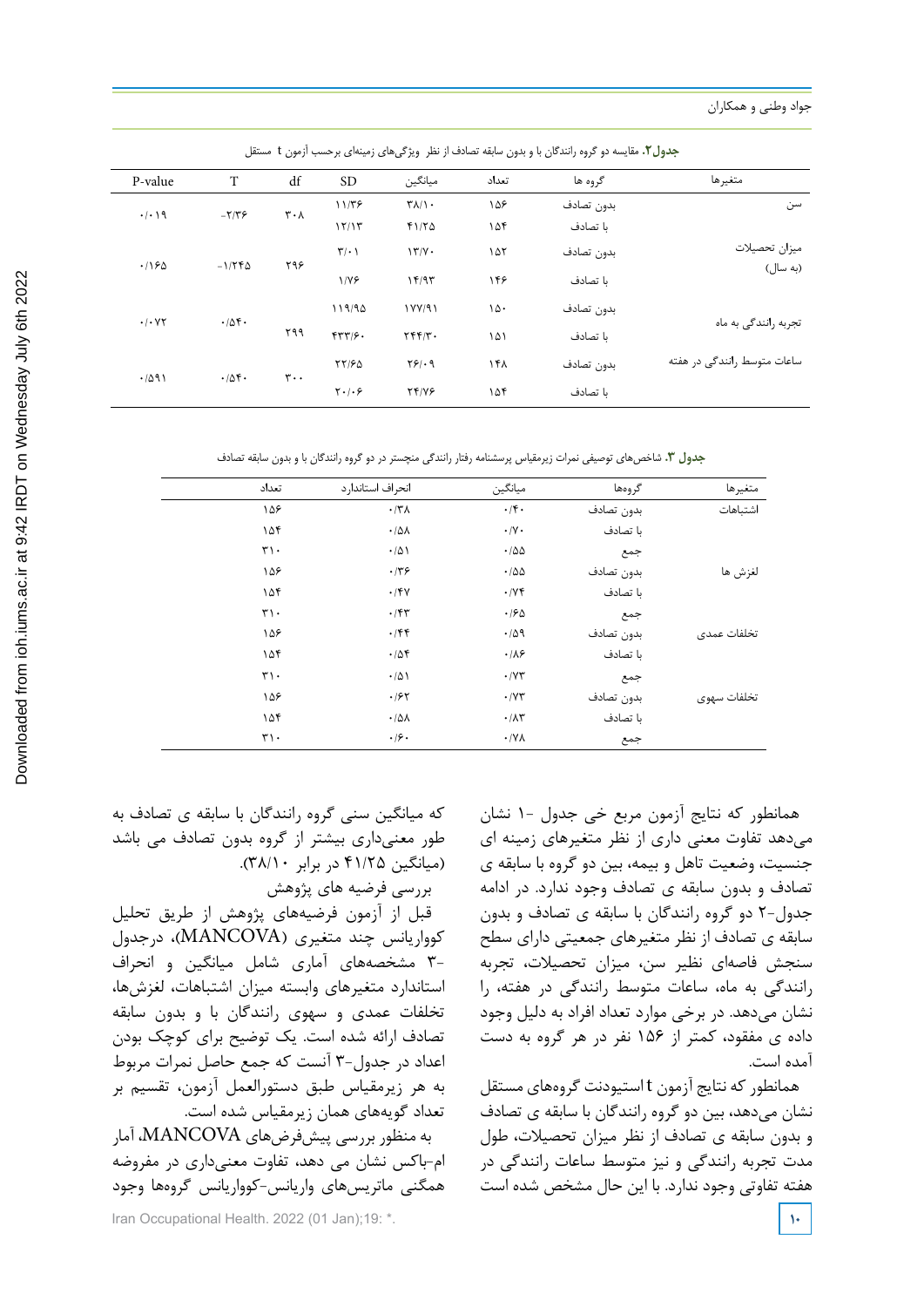| منبع تغييرات  | متغيرهاى وابسته | SS                       | df                            | MS                   | F                                | P-Value                     | $\eta^2$                  |
|---------------|-----------------|--------------------------|-------------------------------|----------------------|----------------------------------|-----------------------------|---------------------------|
|               | اشتىاھات        | $f/\lambda \Delta$       |                               | $Y/\lambda\Delta$    | 19/99                            | $\cdot$ / $\cdot$ $\cdot$ \ | $\cdot/\cdot \wedge$      |
| اثر اصلی      | لغژشها          | $\lambda/\Upsilon f$     |                               | $\lambda/\Upsilon f$ | $f$ $f$ $\gamma$                 | $\cdot/\cdot\cdot$          | $\cdot/\cdot$ ۴           |
| ساىقە تصادف   | تخلفات عمدى     | 189.                     |                               | 15.6                 | $\Delta\lambda/\Upsilon\Upsilon$ | $\cdot/\cdot\cdot\cdot$     | $\cdot/\cdot$ Y           |
|               | تخلفات سهوى     | $\lambda/\cdot$ Y        |                               | $\lambda/\cdot$ Y    | $\tau\tau/\Delta$ .              | $\cdot$ /۲ $\cdot$ $\Delta$ | $\cdot/\cdot$ )           |
|               | اشتىاھات        | 510                      |                               | 510                  | $Y$ $Y$                          | .756                        | $\cdot/\cdot\cdot$ ۴      |
|               | الغژش ها        | $Y/\lambda$              |                               | $Y/\lambda$          | 17/70                            | $\cdot$ /۳۵۳                | $\cdot$ / $\cdot$ $\tau$  |
| سن (کوواریات) | تخلفات عمدى     | $\Delta$ /۴۸             |                               | $\Delta$ /۴۸         | Y1/90                            | $\cdot$ / $\vee$ $\vee$     | $\cdot$ / $\cdot$ $\cdot$ |
|               | تخلفات سهوى     | .78V                     |                               | $\cdot$ / $\Delta V$ | 1/91                             | .1.89                       | $\cdot$ / $\cdot$ \       |
| خطا           | اشتىاھات        | $\cdot$ /٣٣              | $\mathbf{r} \cdot \mathbf{v}$ | .75                  | $1/\tau$ ۶                       |                             |                           |
|               | الغژش ها        | .70                      | $\mathbf{r} \cdot \mathbf{v}$ | $\cdot/\lambda$      | .18                              |                             |                           |
|               | تخلفات عمدى     | $\cdot$ / $\cdot$ $\tau$ | $\mathbf{r} \cdot \mathbf{v}$ | .70                  | .19                              |                             |                           |
|               | تخلفات سهوى     | 1/57                     | $\mathbf{r} \cdot \mathbf{v}$ | .779                 | $\tau/\tau$                      |                             |                           |

جدول .4 نتايج MANCOVA جهت مقايسه زيرمقياسهاي رفتار رانندگي منچستر پس از كنترل متغير سن **جدول .4** نتایج MANCOVA جهت مقایسه زیرمقیاسهای رفتار رانندگی منچستر پس از کنترل متغیر سن



متغیر مخدوشکننده سن، تاثیر معنیداری بر نمرات زیرمقیاسهای اشتباهات، لغزشها و تخلفات عمدی داشته است که با توجه به میانگین این گروهها در جدول 3- رانندگان با سابقه تصادف در مقابل گروه بدون تصادف سطوح باالتری از اشتباهات، لغزشها و تخلفات عمدی را از خود نشان دادهاند. اما اثر اصلی سابقه تصادف بر تخلفات سهوی، معنی دار نبوده است (۵۰/۰۵-<P). این بدان معنا است که دو گروه رانندگان با سابقه ی تصادف و بدون سابقه ی تصادف از نظر ارتکاب به تخلفات سهوی (انجام اعمال غیرقانونی غیرخشونت آمیز) در 1 یک سطح قرار دارند. مطابق با مجذورهای سهمی اتا 2 ή )میتوان گفت بین یک تا هشت درصد از تفاوتهای ( مشاهده شده در دو گروه رانندگان ناشی از تاثیر سابقه تصادف است. نمودار1- به منظور ترسیم نیمرخ رفتاری رانندگان با سابقه ی تصادف و بدون سابقه ی تصادف

به (Box's  $M = \Delta 1/A$ ، F= $\Delta/17$  ، P< $\cdot/ \cdot \cdot$  ). به دلیل احراز نشدن مفروضهی اخیر، از آزمون چند متغیری پیالیی تریس برای بررسی اثرات متغیر مستقل استفاده شده است. در ادامه برای بررسی معنیداری بین تفاضل میانگین گروهها، به طور همزمان نمرات مربوط به چهار زیر مقیاس پرسشنامه رفتار رانندگی منچستر مورد تحلیل واریانس چند متغیری قرار گرفت. نتایج حاصل از آزمون پیالیی تریس نشان می دهد، اثر معنیداری برای عضویت  $(V=0) \cdot V = \frac{F_{\epsilon,\tau,\tau}}{F_{\epsilon,\tau,\tau}} = \frac{\lambda}{\Delta} \cdot \frac{P}{\epsilon} \cdot (1-\epsilon)$ گروهی بر ترکیب خطی نمرات متغیرهای وابسته وجود دارد. جدول4- بهبررسی اثرات بین آزمودنیها، معنیداری کل مدل MANCOVA و همچنین تاثیر جداگانه هر متغیر مستقل پس از تعدیل متغیر مخدوش کنندهی سن بر زیرمقیاسهای رفتار رانندگی منچستر میپردازد. همانطور که نتایج MANCOVA در جدول4- نشان میدهد، اثر اصلی سابقه ی تصادف پس از کنترل

<sup>1</sup> - Partial eta squared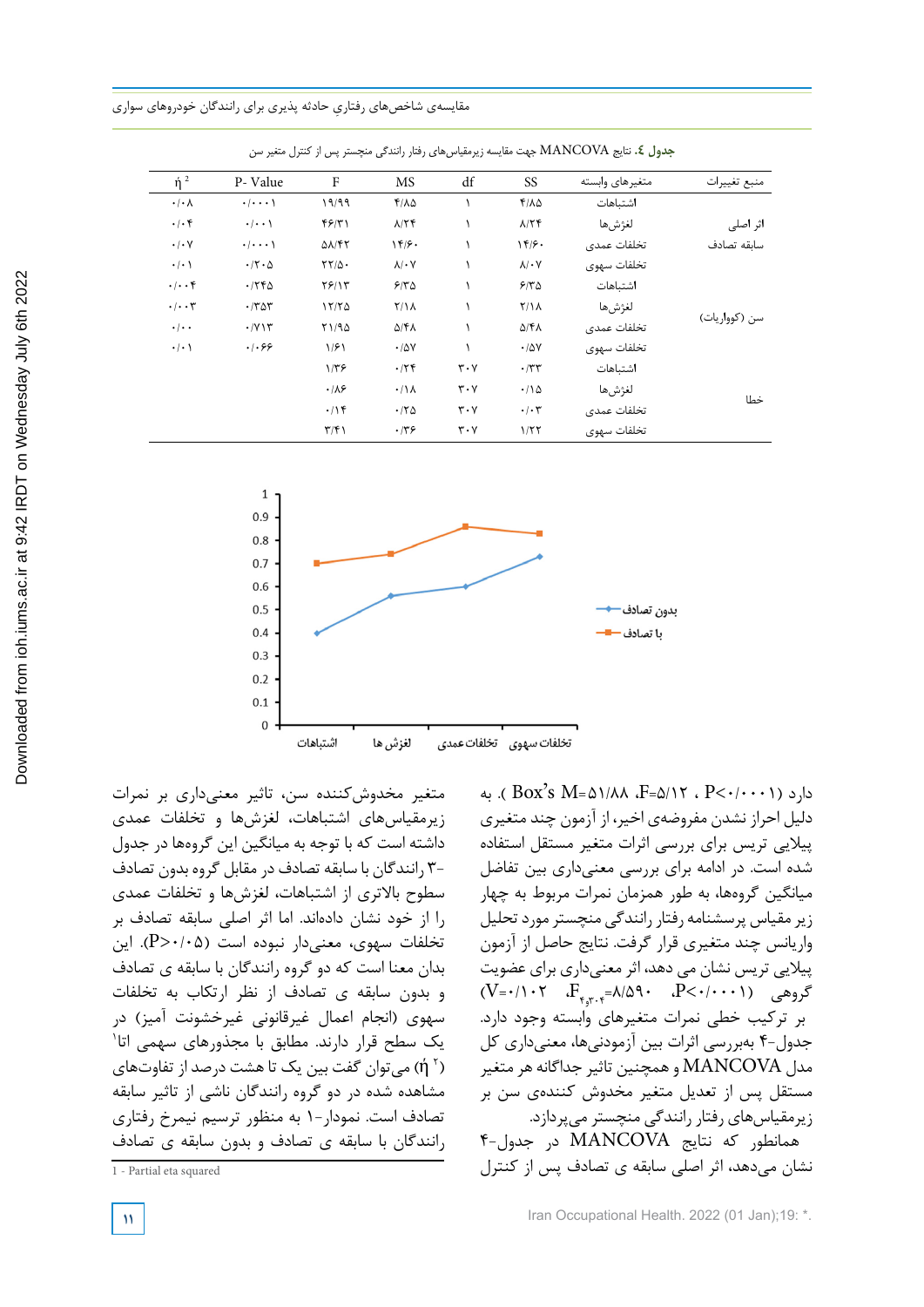جواد وطنی و همکاران

)در زیرمقیاسهای اشتباهات، لغزشها و تخلفات عمدی و سهوی) ترسیم شده است.

## **بحث**

هدف پژوهش حاضر مقایسهی شاخص ِ های رفتاری حادثه پذیری برای رانندگان خودروهای سواری با تصادف و بدون تصادف در استان گیالن می باشد. همانطور که نتایج آزمون مربع خی نشان میدهد تفاوت معنی داری از نظر متغیرهای زمینه ای جنسیت، وضعیت تاهل و بیمه بین دو گروه با سابقه ی تصادف و بدون سابقه ی تصادف وجود ندارد. بین دو گروه رانندگان با سابقه ی تصادف و بدون سابقه ی تصادف از نظر میزان تحصیالت، طول مدت تجربه رانندگی و نیز متوسط ساعات رانندگی در هفته تفاوتی وجود ندارد.

نتایج نشان می دهد که تفاوت معنی داری از نظر متغیرهای زمینه ای جنسیت، وضعیت تاهل و بیمه بین دو گروه با سابقه ی تصادف و بدون سابقه ی تصادف وجود ندارد. این نتایج با مطالعه محتشم امیری و همکاران در سال 1396 ، مطالعه غالمعلیای و همکاران در سال 1392 و مطالعه عباسی و همکاران در سال 1390 و مطالعهای که سید سلمان علوی در سال 2017 انجام داده است هماهنگی وجود ندارد.

همچنین بین دو گروه رانندگان با سابقه ی تصادف و بدون سابقه تصادف از نظر میزان تحصیالت، طول مدت تجربه رانندگی و نیز متوسط ساعات رانندگی در هفته تفاوتی وجود ندارد. با این حال مشخص شده است که میانگین سنی گروه رانندگان با سابقه تصادف به طور معنیداری بیشتر از گروه بدون سابقه ی تصادف است )میانگین 41/25 در برابر 38/10(. نتیجه ی به دست آمده با مطالعه ی عباسی و همکاران در سال 1390 و مطالعه ی سید سلمان علوی که در سال 2017 انجام پذیرفته است هماهنگی وجود دارد.

میانگین و انحراف استاندارد متغیرهای وابسته میزان اشتباهات، لغزشها، تخلفات عمدی و سهوی رانندگان با سابقه ی تصادف و بدون سابقه تصادف ارائه شده است که با نتایج مطالعه ی الهه خوشنویس و همکاران در سال 2017 هماهنگی وجود دارد اما با توجه به نتایج مؤلفه های رفتاری از نوع اشتباهات و تخلفات عمدی، بیشترین تأثیر را در درک خطر در حین رانندگی دارند و بر اساس مؤلفه های رفتار رانندگی می توان ادراک خطر در حین رانندگی را پیش بینی کرد.

اثر اصلی سابقه تصادف پس از کنترل متغیر

مخدوشکننده سن، تاثیر معنیداری بر نمرات زیرمقیاسهای اشتباهات، لغزشها و تخلفات عمدی داشته است که باتوجه به میانگین این گروهها در رانندگان با سابقه تصادف در مقابل گروه بدون تصادف سطوح باالتری از اشتباهات، لغزشها و تخلفات عمدی را از خود نشان دادهاند. اما اثر اصلی سابقه تصادف بر تخلفات سهوی، معنیدار نبوده است)0/05>P)، که این نتیجه در قیاس با مطالعه ی طبیبی در سال 2017 نشان دهنده ی عدم ارتباط و همبستگی قوی می باشد. به عبارتی دو گروه رانندگان با سابقه ی تصادف و بدون سابقه ی تصادف از نظر ارتکاب به تخلفات سهوی )انجام اعمال غیرقانونی غیرخشونت آمیز( در یک سطح قرار دارند. میتوان گفت بین یک تا هشت درصد از تفاوتهای مشاهده شده در دو گروه رانندگان ناشی از تاثیر سابقه تصادف است. که با نتایج مطالعه کارسازی در سال 2017 دارای همبستگی می باشد .

# **نتیجه گیری**

همانطور که نتایج نشان میدهد، بین دو گروه رانندگان با سابقه ی تصادف و بدون سابقه ی تصادف از نظر میزان تحصیالت، طول مدت تجربه رانندگی و نیز متوسط ساعات رانندگی در هفته تفاوتی وجود ندارد. با این حال مشخص شده است که میانگین سنی گروه رانندگان با سابقه تصادف به طور معنیداری بیشتر از گروه بدون تصادف است.

همانطور که نتایج نشان میدهد، اثر اصلی سابقه تصادف پس از کنترل متغیر مخدوشکننده سن، تاثیر معنیداری بر نمرات زیرمقیاسهای اشتباهات، لغزشها و تخلفات عمدی داشته است که باتوجه به میانگین این گروهها رانندگان با سابقه ی تصادف در مقابل گروه بدون سابقه ی تصادف سطوح باالتری از اشتباهات، لغزشها و تخلفات عمدی را از خود نشان دادهاند.

اما اثر اصلی سابقه تصادف بر تخلفات سهوی، معنیدار مشاهده نشده است. این بدان معنا است که دو گروه رانندگان با سابقه ی تصادف و بدون سابقه ی تصادف از نظر ارتکاب به تخلفات سهوی )انجام اعمال غیرقانونی غیر خشونت آمیز) در یک سطح قرار دارند.

مطابق با مجذورهای سهمی اتا<sup>۰</sup> (۲ أ) میتوان گفت بین یک تا هشت درصد از تفاوتهای مشاهده شده در دو گروه رانندگان ،ناشی از تاثیر سابقه تصادف می باشد. به عبارتی رانندگانی دوباره دچار تصادف می شوند که

<sup>1</sup> - Partial eta squared

Iran Occupational Health. 2022 (01 Jan);19: \*. **12**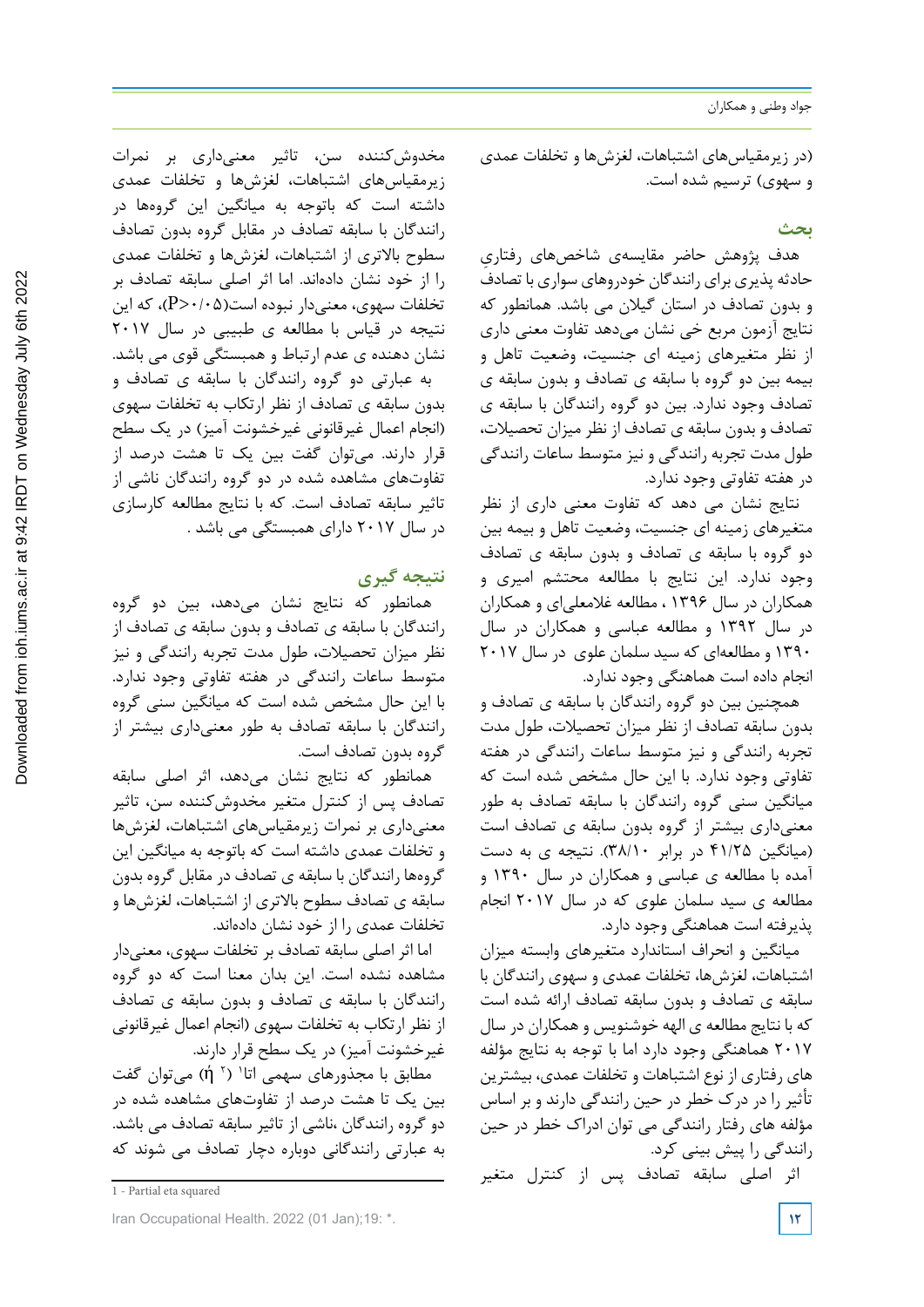2015; 14(1).

- 12. Bordbar G NM. The role of job characteristics, tiredness And Sleeping quality in driving behavior and road accidents. 2009; 3(1): 41-54.
- 13. Seyyed Salman Alavi PMRM, MD Hamid Souri, PhD Soroush Mohammadi Kalhori, MS Fereshteh Jannatifard, BS,and Ghazal Sepahbodi, MS. Personality, Driving Behavior and Mental Disorders Factors as Predictors of Road Traffic Accidents Based on Logistic Regression. Iran J Med Sci. 2017;42(1):24–31.
- 14. Elaheh Khoshnevis AE. The Contribution of Risk Perception Based on Components of Driving Behavior in Tehran's High-Risk Drivers. Journal of Police Medicine. 2017;5(5):321-30.
- 15. Z T. The influence of addiction on aberrant driving behaviors and traffic safety, Applied Psychological Research Quarterly. 2017, 8(3): 89-105
- 16. Hossein Karsazi MN, Farogh Esmaeilpour, Zeynab Khanjani. Role of Adult Attention Deficit Hyperactivity Disorder in High Risk Driving Behaviors by Mediation of Emotion Regulation Difficulties. Journal of Police Medicine. 2017;6(3):167-77.
- 17. Faul F, Erdfelder, E., Lang, A.-G., Buchner, A. G Power. A flexible statistical power analysis program for the social, behavioral, and biomedical sciences. Behavior Research Methods. 2007;39:175-91.
- 18. Mohtasham amiri Z YCS, Haghdoust Z, Hemmati H. Road traffic accidents: life-threatening phenomenon in Guilan province, Iran. J of Guilan University of Med Sci 2015;23:1-8
- 19. Abbasi M SM, Azami AA, Esmaeili SM, Kavousi J, Aryafard A. Factors Related to Road Traffic Accidents Leading to Injury or Death in Shahroud City. J Saf Promot Inj Prev. 2016;4(2):83-90 .
- 20. vatani J gM, pourhajei Z, khalegdoust F, Faghihnia Torshizi Y. . Comparison of Economic Evaluation Methods of Classic NPV , MIRR , AIRR , IRR in Performance Evaluation of Implementation of Health, Safety and Environment-Management System (HSE-MS). Iran Occupational Health. 2020; 43-48: 17(1)
- 21. Kakaei H HNN, Mohammad fam I, Shokouhi M, Ahmadi M, Kakaei\_H, Nasrollahi A, Bastaminejad S. Reasons of Occupational Accidents in Kermanshah Petroleum Refinery : A Retrospective Study 1984-2009. Scientific Journal of Ilam University of Medical Sciences. 2012;20(2):44-52
- 22. Tait SCaR. Safety, Reliability and Risk Management: an integrated approach. 1998 (Oxford OX2 8DP).
- 23. Siamak Pourabdian HA. The Relationship between Trait Anxiety and Driving Behavior with Regard to Selfreported Iranian Accident Involving Drivers. Int J Prev Med. 2013;4(10): 1115–21. .

قبال تجربه تصادف را داشته اند و احتمال رخداد حادثه ی مشابه در آنها بیشتر است.

### **REFERENCES**

- 1. Vatani J SGN, Pourreza A, Fam I M, Zakerian S A,. The relative costs of accidents following the establishment of the health, safety and environment management system (HSE-MS) for the construction industry in Tehran. Iranian Red Crescent Medical Journal . 2016 ; (18)12,e27140.
- 2. Vatani J SGN, Pourreza A, Mohammadfam I, Zakerian S A, . A framework for the calculation of direct and indirect costs of accidents and its application to incidents occurring in Iran's construction industry in 2013. Trauma Monthly. 2017 ; 22 (1),e26117.
- 3. Sharon Newnam CV. Identifying an appropriate driving behaviour scale for the occupational driving context: The DBQ vs. the ODBQOriginal Research Article. Safety Science. 2012; 50(5): 1268-74.
- 4. Mohammad R Rasouli MN, Mohammad-Reza Zarei, Soheil Saadat and Vafa Rahimi-Movaghar. Comparison of road traffic fatalities and injuries in Iran with other countries. Chinese Journal of Traumatology. 2008; 11(3):131-4
- 5. Yashar Moharamzad HT, Nader Hodjati Firoozabadi, Abolfazl Hodjati Firoozabadi, Mojtaba Hashemzadeh, Mehdi Mirjalili and Abed Namavari. Mortality pattern according to autopsy findings among traffic accident victims in Yazd, Iran. Chinese Journal of Traumatology. 2008; 11(6): 329-34.
- 6. Pall M. Rikhardsson MI. Corporate cost of occupational accidents: an activity-based analysis. . Accident Analysis and Prevention. 2004; 36: 173-82.
- 7. Sinan Unsar NS. General assessment of the occupational accidents that occurred in Turkey between the years 2000 and 2005. Safety Science. 2009; 47: 614-9.
- 8. Monsef V AP, Maleki ziabari SM,. Mortality due to road traffic injuries in Guilan province in 2011-2012. Journal of Safety Promotion and Injury Prevention. 2015; 3(2).
- 9. Hossein Zadeh K SR, Daliri S. Estimation of Burden Caused by Traffic Accidents. J Saf Promot Inj Prev 2016; 4(2): 253-60.
- 10. Vatani J FHR, Faghihnia Torshizi Y. . The new structure of economic evaluation Health, Safety and Environment - Management System (HSE-MS) approach to estimate the cost of accident human. Iran Occupational Health. 2019: 47-58: 15(6).
- 11. Gholamaliee B KS, Jamorpour S, Mohammadian Hafshejani A, Salehinia H. Epidemiological assessing of motorcyclists' country-level traffic accidents, 2013.